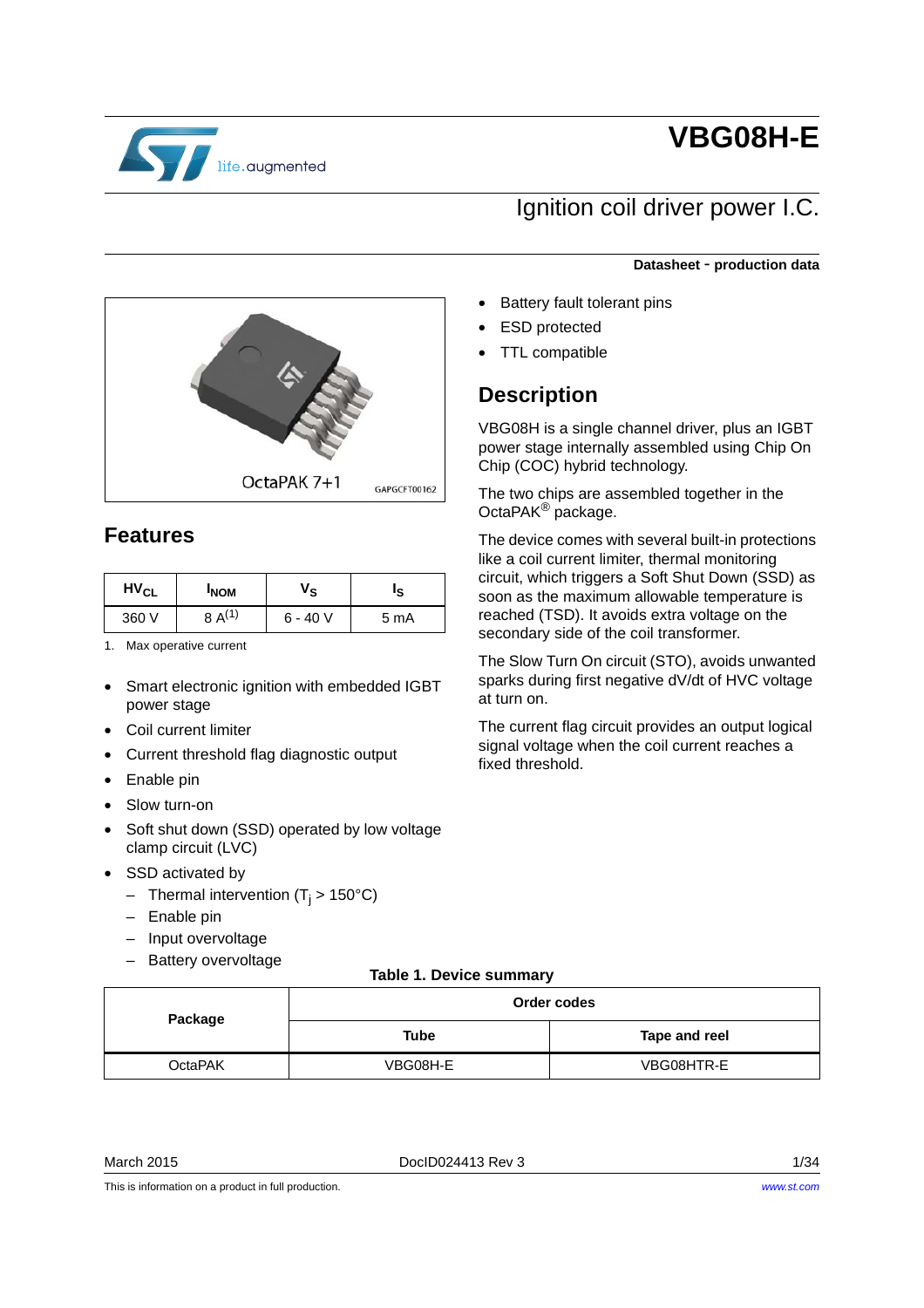# **Contents**

| 1              |     |                                                   |  |  |  |
|----------------|-----|---------------------------------------------------|--|--|--|
|                | 1.1 |                                                   |  |  |  |
|                | 1.2 |                                                   |  |  |  |
|                | 1.3 |                                                   |  |  |  |
| $\overline{2}$ |     |                                                   |  |  |  |
| 3              |     |                                                   |  |  |  |
|                | 3.1 |                                                   |  |  |  |
|                | 3.2 |                                                   |  |  |  |
|                | 3.3 |                                                   |  |  |  |
| 4              |     | Electrical transient requirements  25             |  |  |  |
|                | 4.1 |                                                   |  |  |  |
| 5              |     | PCB layout suggestions and PGND disconnection  27 |  |  |  |
| 6              |     |                                                   |  |  |  |
|                | 6.1 |                                                   |  |  |  |
| $\overline{7}$ |     |                                                   |  |  |  |
|                | 7.1 |                                                   |  |  |  |
|                | 7.2 |                                                   |  |  |  |
| 8              |     |                                                   |  |  |  |

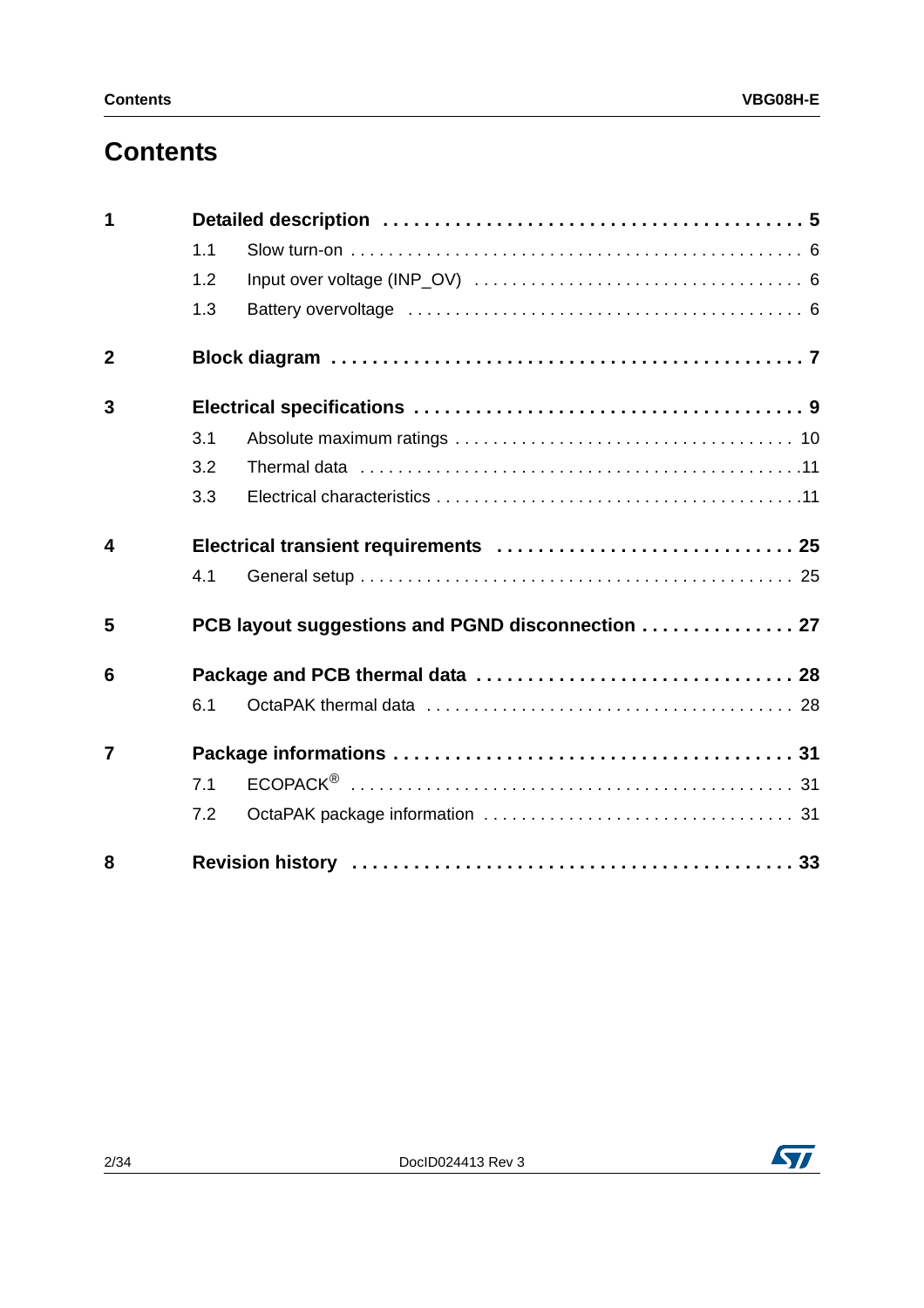# **List of tables**

| Table 1.  |  |
|-----------|--|
| Table 2.  |  |
| Table 3.  |  |
| Table 4.  |  |
| Table 5.  |  |
| Table 6.  |  |
| Table 7.  |  |
| Table 8.  |  |
| Table 9.  |  |
| Table 10. |  |
| Table 11. |  |
| Table 12. |  |
| Table 13. |  |
| Table 14. |  |

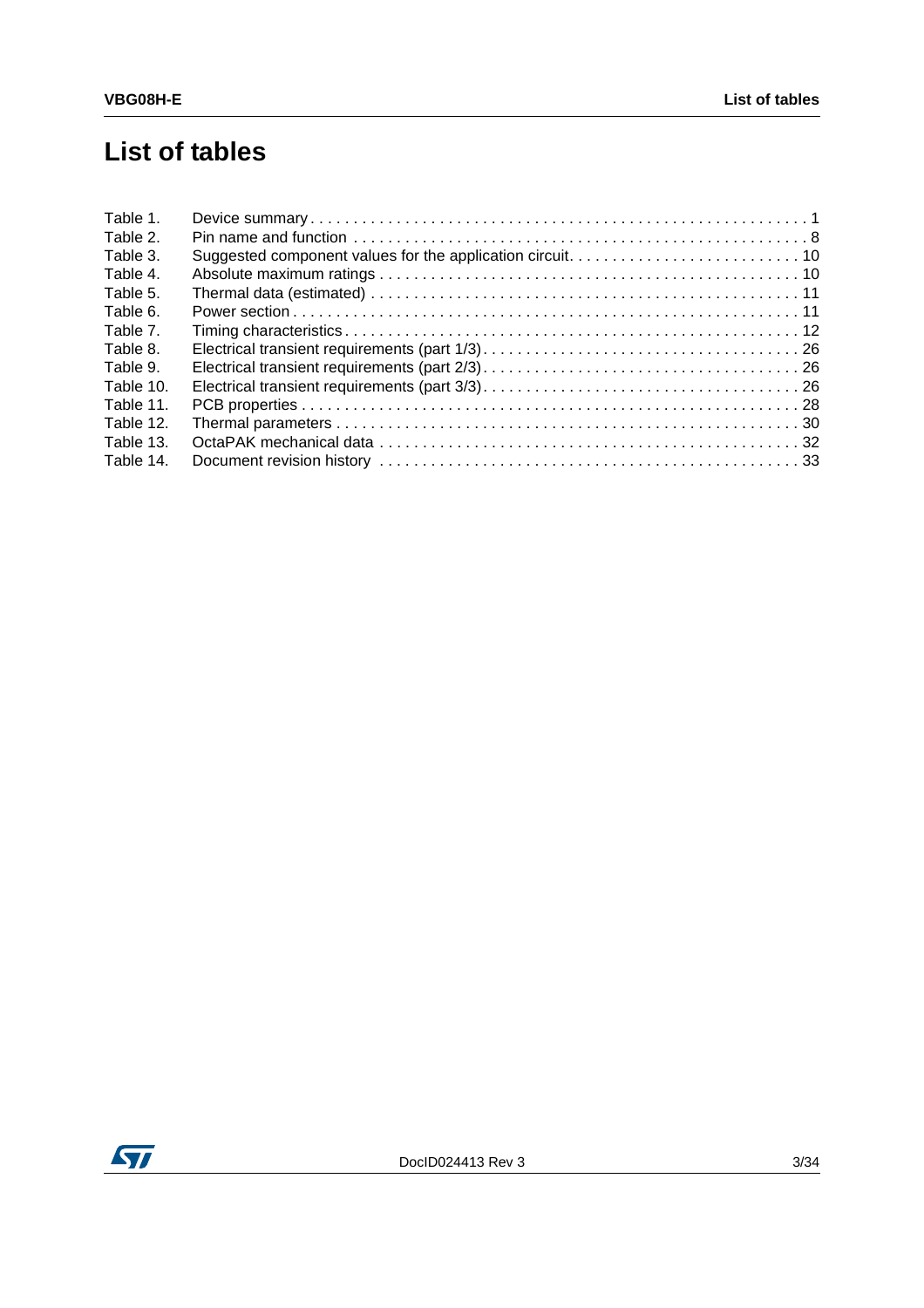# **List of figures**

| Device behaviour when EN pin becomes high before low to high transition of Input |                                                                                                                                                                                                                                                                  |
|----------------------------------------------------------------------------------|------------------------------------------------------------------------------------------------------------------------------------------------------------------------------------------------------------------------------------------------------------------|
|                                                                                  |                                                                                                                                                                                                                                                                  |
|                                                                                  |                                                                                                                                                                                                                                                                  |
|                                                                                  |                                                                                                                                                                                                                                                                  |
|                                                                                  |                                                                                                                                                                                                                                                                  |
|                                                                                  |                                                                                                                                                                                                                                                                  |
|                                                                                  |                                                                                                                                                                                                                                                                  |
|                                                                                  |                                                                                                                                                                                                                                                                  |
|                                                                                  |                                                                                                                                                                                                                                                                  |
|                                                                                  |                                                                                                                                                                                                                                                                  |
|                                                                                  |                                                                                                                                                                                                                                                                  |
|                                                                                  |                                                                                                                                                                                                                                                                  |
|                                                                                  |                                                                                                                                                                                                                                                                  |
|                                                                                  |                                                                                                                                                                                                                                                                  |
|                                                                                  |                                                                                                                                                                                                                                                                  |
|                                                                                  | Device behaviour when EN pin is pulled up and down while Input command is still high . 22<br>$R_{thi-amb}$ vs PCB copper area in open box free air condition (one channel on) 29<br>OctaPAK thermal impedance junction ambient single pulse (one channel on)  29 |

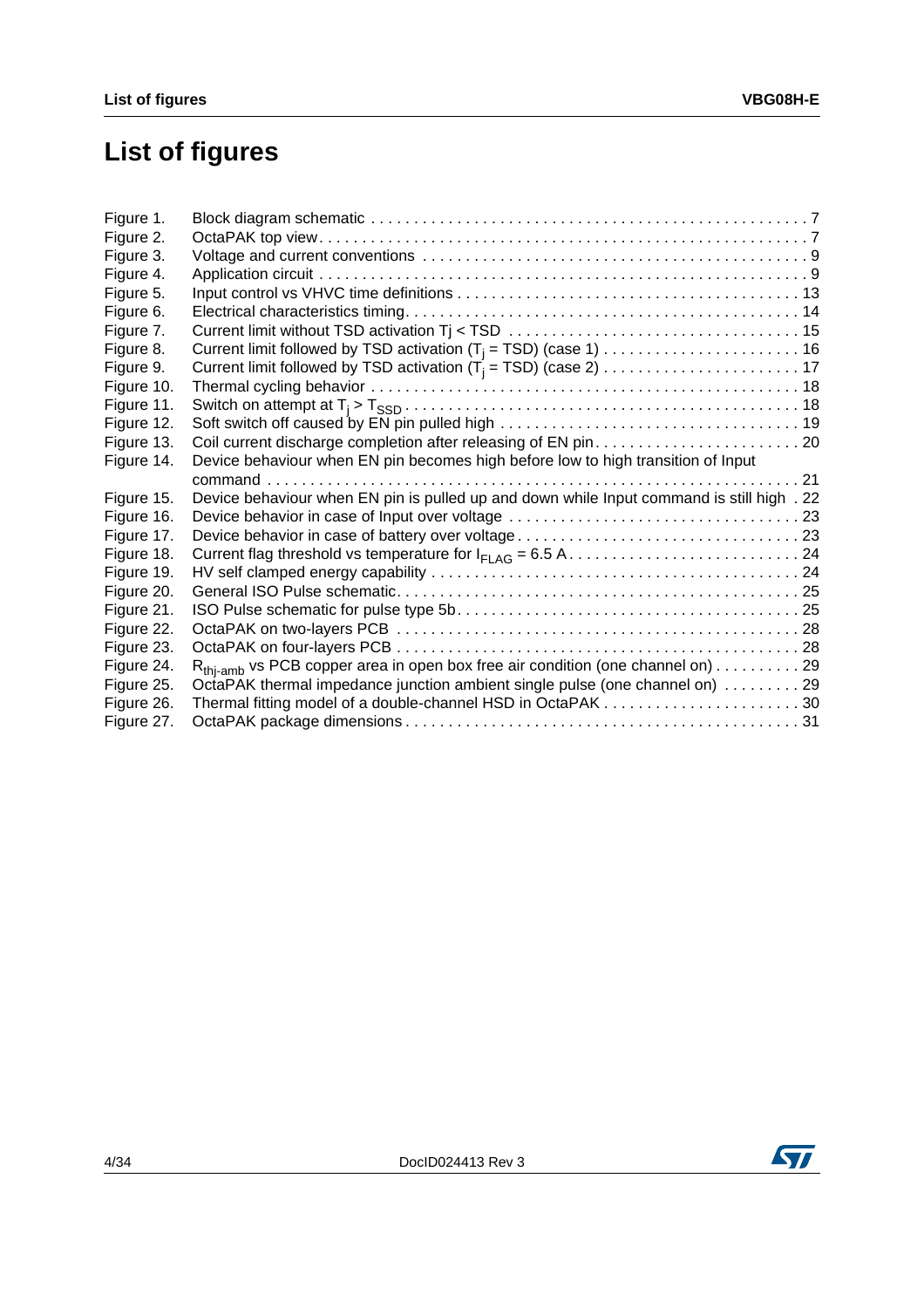## <span id="page-4-0"></span>**1 Detailed description**

VBG08H is a single channel driver, plus an IGBT power stage internally assembled using Chip On Chip (COC) hybrid technology. The Power Stage integrates the current shunt resistor for sensing the coil current, and the thermal diode for monitoring the temperature which triggers the TSD intervention.

The two chips are assembled together in the OctaPAK<sup>®</sup> package. The device is intended for driving huge inductive loads in harsh automotive environments (as electronic ignitions). The functional block diagram is shown in *[Figure 1](#page-6-1)*.

The IGBT is controlled by the input signals pin INP. In particular, when the device is enabled (EN pin is at "0"), the transition low to high of INP pin turns-on the IGBT, while, the transition high to low of the same input signal, turns-off the IGBT causing an extra voltage on the secondary side of the coil transformer, generating a spark in the spark system plug.

The implemented features offer a specific design advantage that makes the VBG08H particularly suitable for E.C.U. applications.

The device comes with several built-in protections like a coil current limiter, a thermal monitoring circuit, which triggers a Soft Shut Down (SSD) as soon as the maximum allowable temperature is reached (TSD), avoiding to generate an extra voltage on the secondary side of the coil transformer.

Soft shut down is performed using a Low Voltage Clamp (LVC) circuit, which clamps the primary coil winding at a fixed voltage, with respect to the battery value: LVC is activated as the result of a logical OR combination among different fault conditions: thermal shutdown, input overvoltage, internal wire bonding disconnection, supply overvoltage, device disabling in ON-state (EN pin pulled high while INP pin is high).

All these fault events trigger the soft shut down operation and cause a slow discharge of the coil current, avoiding generating any undesired sparks.

If SSD is activated by TSD, the complete slow coil current discharge depends on the duration of input signal in the high state. If the input signal is high for a time longer than the coil discharge time, the SSD stays activated until the coil is completely discharged (zero coil current).

Anyway, if the input command signal arrives while the SSD is active, the LVC is immediately disabled for allowing the spark generation with the residual energy.

SSD timing diagrams are shown in *[Figure 7](#page-14-0)*, *[Figure 8](#page-15-0)* and *[Figure 9](#page-16-0)*.

In case of thermal intervention, the IGBT remains switched off until the internal junction temperature, decreasing, reaches a lower temperature threshold, which corresponds to the fixed temperature hysteresis. In addition to the built-in protections above described, the chip is equipped with a single current flag diagnostic output.

Current Flag circuit provides an output logical signal voltage, which goes low (after a filtering time) when the input control pin goes high, and returns high when the coil current reaches a fixed value threshold. An internal voltage regulator, connected to the battery pin  $V_S$  supplies all the internal circuitry.

The EN pin is intended as chip enable pin and it is used for enabling / disabling the device (see *[Figure 6](#page-13-0)*).

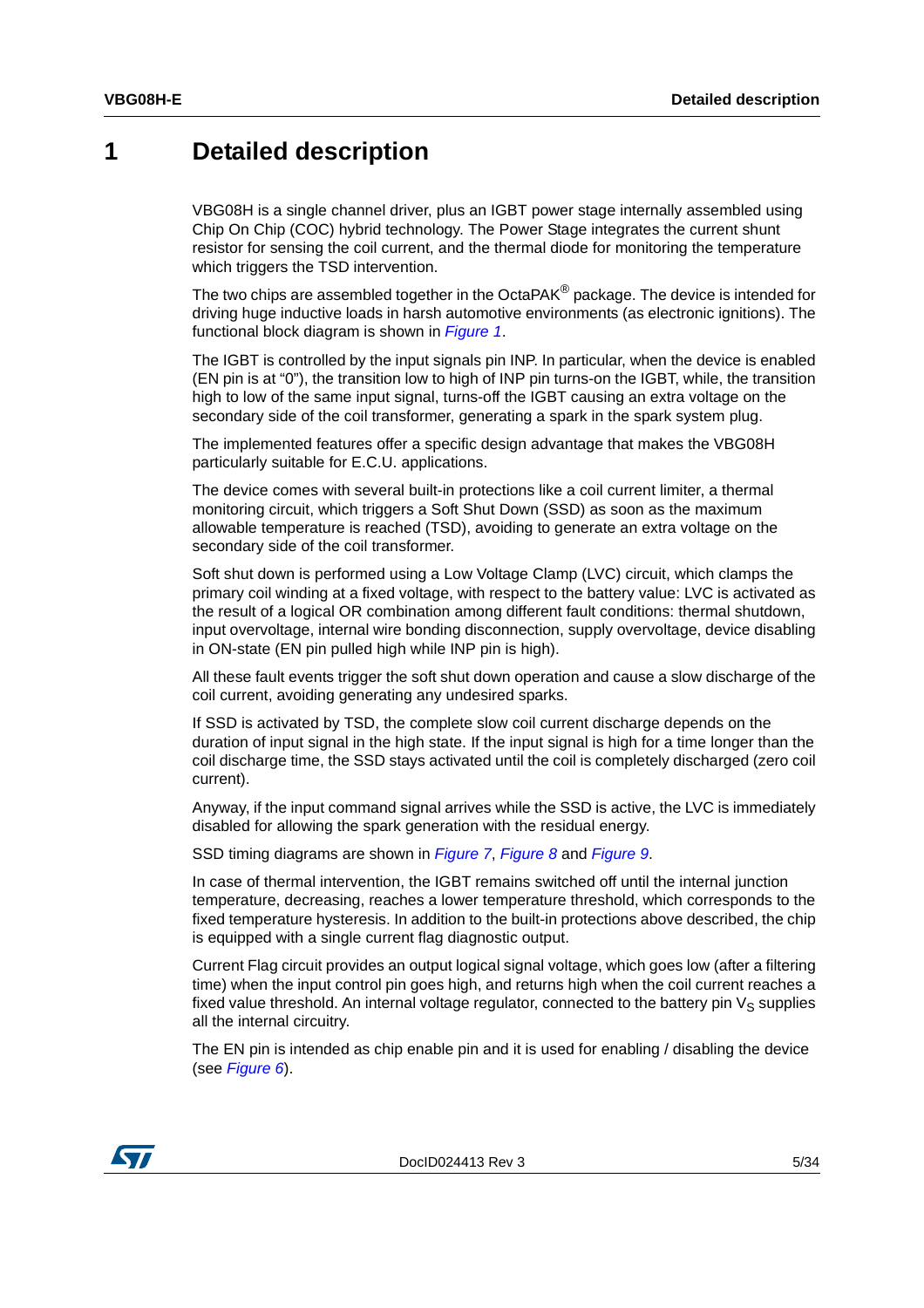The event "EN pulled high" is stored inside internal register and causes the complete slow discharge of coil current.

Device can restart when the EN pin is pulled low and after the first low to high transition of the input pin. *[Figure 12](#page-18-0)*, *[Figure 13](#page-19-0)*, *[Figure 14](#page-20-0)* and *[Figure 15](#page-21-0)*, show device behavior, with different combinations of INP and EN signal pins. This pin is provided with an internal pullup current source, which disables the chip by default, in case the pin is left floating.

### <span id="page-5-0"></span>**1.1 Slow turn-on**

Device is internally equipped with a completely integrated Slow Turn On circuit (STO), that helps avoiding unwanted sparks during first negative dV/dt of HVC voltage at turn on (see *[Figure 5](#page-12-0)*).

### <span id="page-5-1"></span>**1.2 Input over voltage (INP\_OV)**

Device is internally equipped with a built in protection which is activated in case of command input pin over voltage. If the input pin is shorted with a supply voltage ( $V_{BATT}$  or  $V_S$ ), which is above the internal fixed threshold "INP  $_{\text{OVTH H}}$ ", the device operates a soft shutdown which slowly discharges the coil current. This event is managed by the device as a "real time event", so the completion of coil current discharge depends on the time duration of the INP\_OV detection. As soon as the INP\_OV condition is removed (voltage at input pin decreases below the second lower threshold voltage "INP  $_{\text{OV TH H}}$  - INP  $_{\text{OV HYS}}$ "), the device can be switched on, if a normal high state voltage is applied on the command input pin. See *[Figure 16](#page-22-0)* for more details.

### <span id="page-5-2"></span>**1.3 Battery overvoltage**

When the supply voltage  $V_S$  overcomes the "V<sub>S</sub> OFF TH" (battery load dump) for a time longer than 220  $\mu$ s (typ), the device operates a soft shutdown until the complete coil current discharge. The device remains switched off until the battery voltage falls under the second lower threshold voltage, which corresponds to the prefixed hysteresis parameter "V<sub>S</sub> OFF HYS".

Once this condition is verified, only a low to high transition of command input pin can turn on the device. See *[Figure 17](#page-22-1)* for more details.

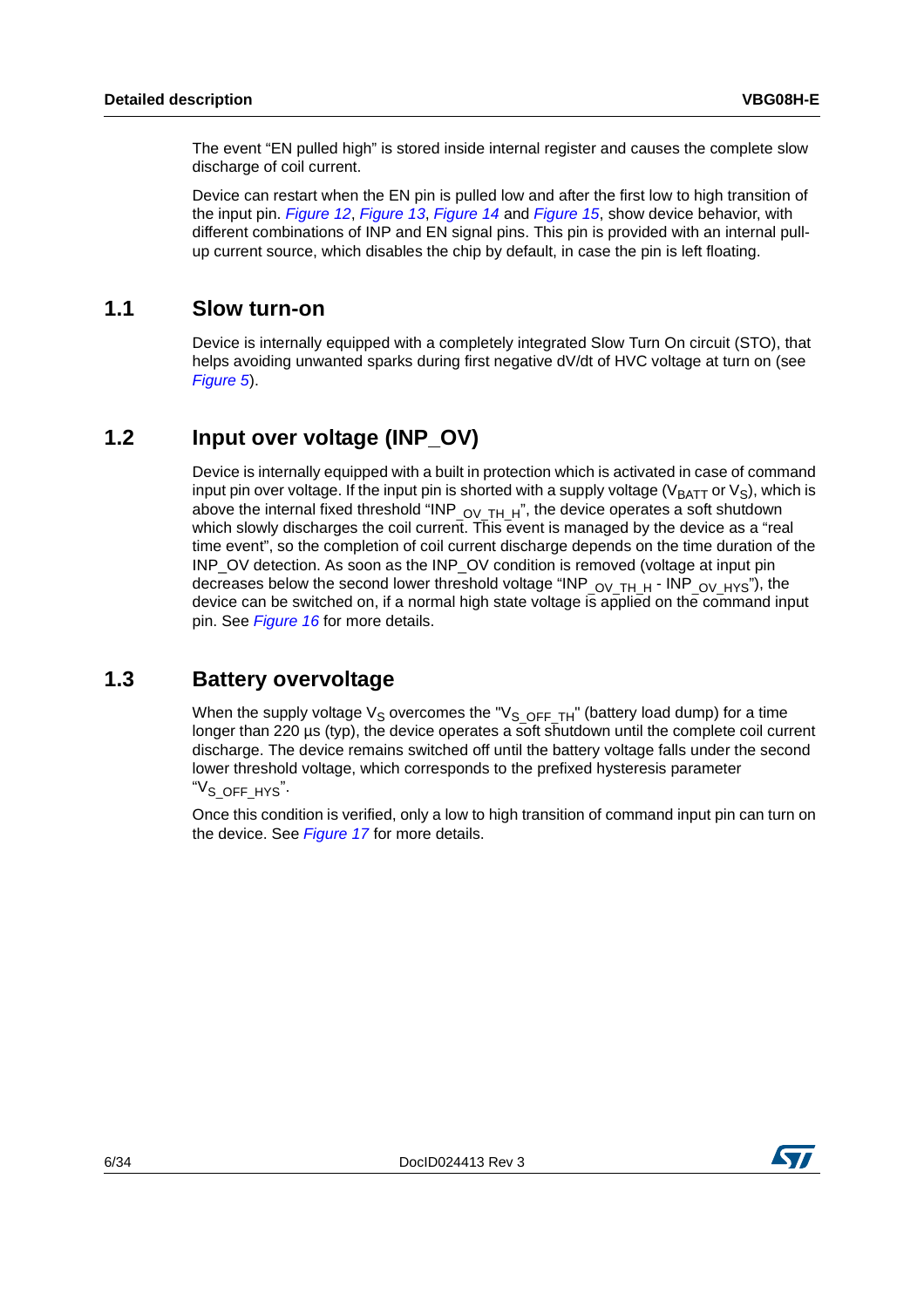# <span id="page-6-0"></span>**2 Block diagram**

<span id="page-6-1"></span>

**Figure 1. Block diagram schematic**

**Figure 2. OctaPAK top view**

<span id="page-6-2"></span>

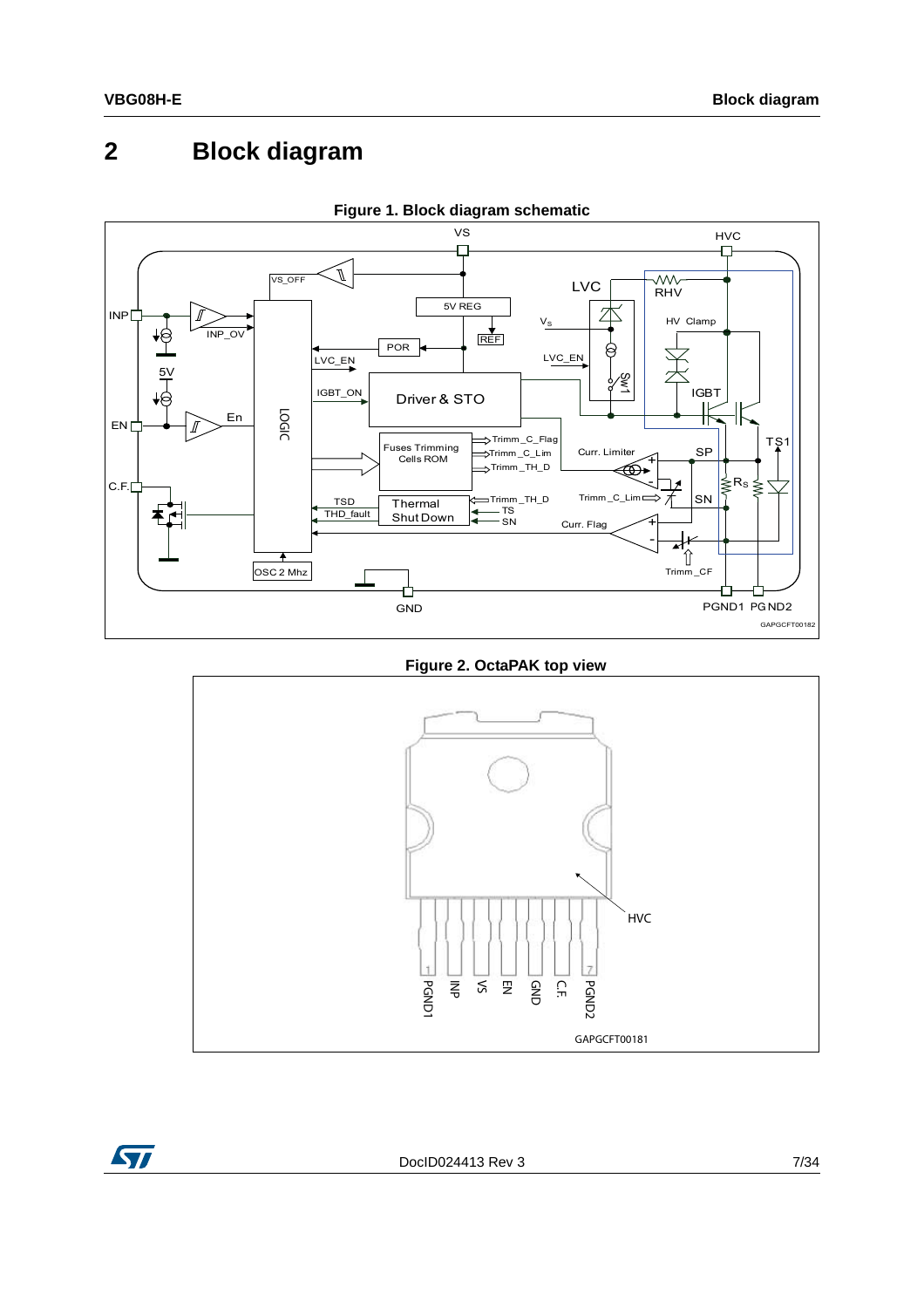<span id="page-7-0"></span>

| Pin number | Pin name          | <b>Pin function</b>                                  |
|------------|-------------------|------------------------------------------------------|
| 1          | PGND <sub>1</sub> | Power GND                                            |
| 2          | <b>INP</b>        | Input control pin / pulled down if left floating     |
| 3          | $V_{\rm S}$       | Battery supply voltage                               |
| 4          | EN                | Chip enable control pin / pulled up if left floating |
| 5          | <b>GND</b>        | <b>Controller GND</b>                                |
| 6          | C.F.              | Current flag output / open drain                     |
| 7          | PGND <sub>2</sub> | Power GND                                            |
| TAB        | <b>HVC</b>        | <b>IGBT HV collector</b>                             |

**Table 2. Pin name and function**

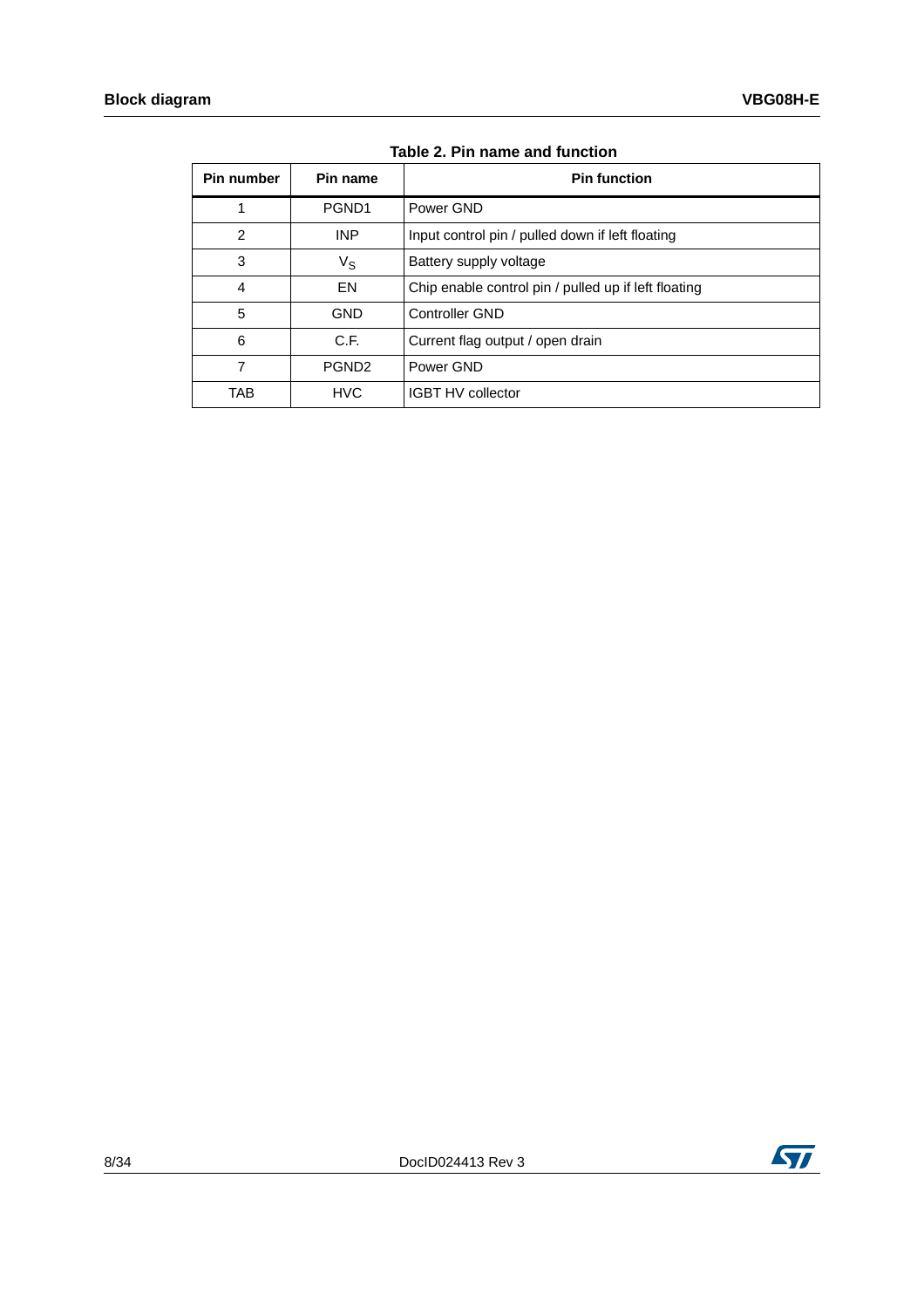#### <span id="page-8-0"></span>**Electrical specifications**  $\overline{3}$

<span id="page-8-1"></span>

Figure 3. Voltage and current conventions

**Figure 4. Application circuit** 

<span id="page-8-2"></span>

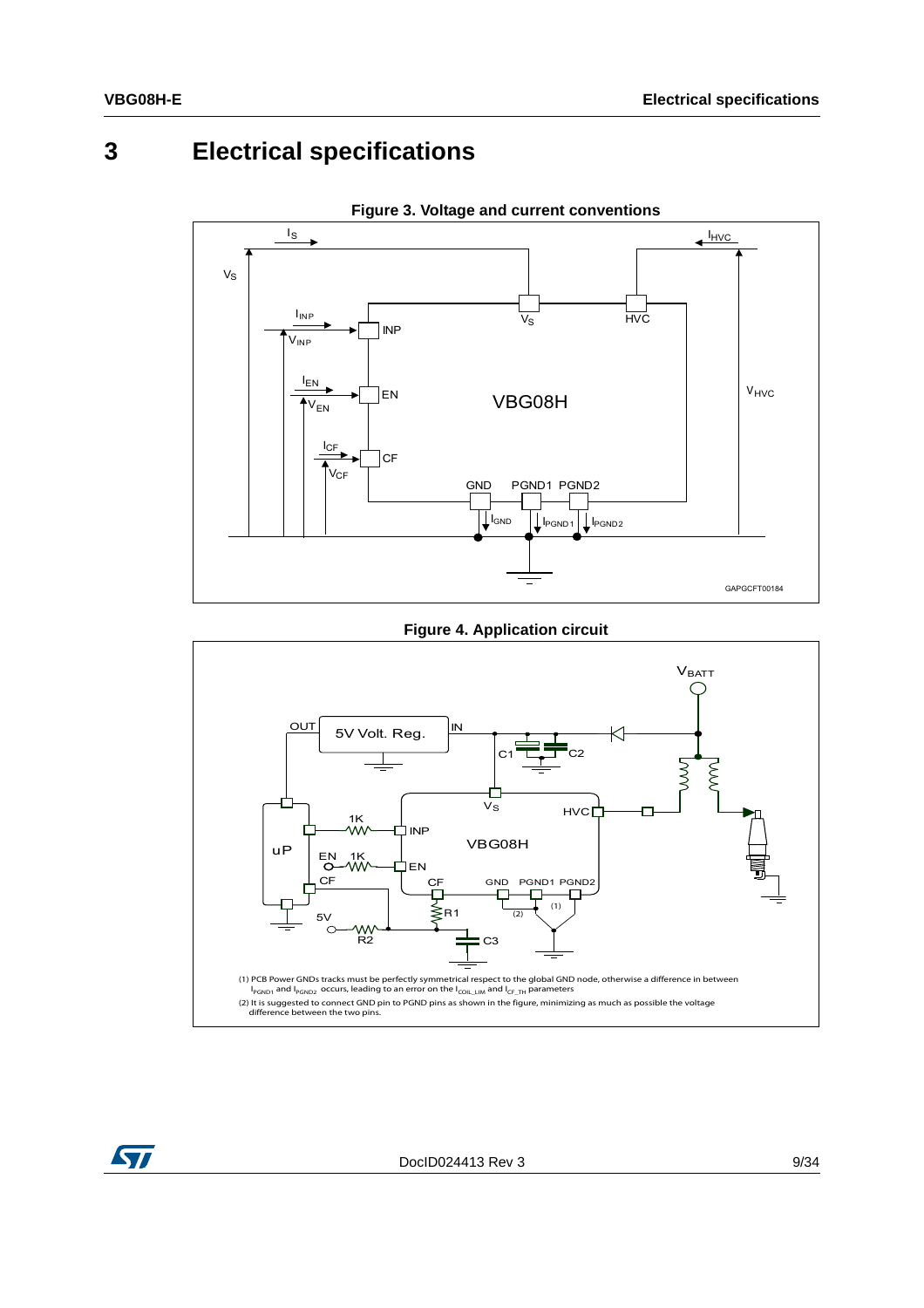<span id="page-9-1"></span>

| Type           | <b>Description</b>                 | Value      |
|----------------|------------------------------------|------------|
| R <sub>1</sub> | $C_{\text{Flag}}$ filter resistor  | 1 K        |
| R <sub>2</sub> | C <sub>Flag</sub> filter resistor  | $\geq 4$ K |
| C1             | V <sub>CC</sub> capacitor          | $100$ nF   |
| C <sub>2</sub> | V <sub>CC</sub> capacitor          | $10 \mu F$ |
| CЗ             | $C_{\text{Flag}}$ filter capacitor | (1)        |

**Table 3. Suggested component values for the application circuit**

1. Application dependent.

### <span id="page-9-0"></span>**3.1 Absolute maximum ratings**

Stressing the device above the ratings listed in *[Table 4](#page-9-2)* may cause permanent damage to the device itself. These are stress ratings only and operation of the device at these or any other conditions above those indicated in the operating sections of this specification is not implied. Exposure to the conditions reported in this section for extended periods may affect device reliability.

<span id="page-9-2"></span>

| Symbol                    | <b>Parameter</b>                                                                                                          | Value                     | <b>Unit</b> |
|---------------------------|---------------------------------------------------------------------------------------------------------------------------|---------------------------|-------------|
| $V_{HVC}$                 | Collector voltage (internally limited)                                                                                    | -16 to $V_{\text{clamp}}$ | V           |
| $I_{HVC}$                 | Collector current (internally limited)                                                                                    | Internally limited        | A           |
| $V_S$                     | I.C. supply voltage range                                                                                                 | $-0.3$ to 40              | V           |
| $V_{\text{INP}}$          | Input voltage                                                                                                             | $-0.3$ to 28              | V           |
| $V_{CF}$                  | Current flag output voltage                                                                                               | $-0.3$ to 5.5             | V           |
| $I_{CF}$                  | Flag output current                                                                                                       | 1.5                       | mA          |
| $V_{EN}$                  | Enable voltage                                                                                                            | $-0.3$ to 28              | V           |
| ESCIS25                   | Single pulse SCIS energy ( $T_i = 25$ °C; L = 6 mH)                                                                       | 265                       | mJ          |
| ESCIS <sub>150</sub>      | Single pulse SCIS energy ( $T_i$ = 150°C; L = 6 mH)                                                                       | $175^{(2)}$               | mJ          |
| $V_{ESD}$                 | ESD voltage (HVC pin) (HBM: $R = 1.5$ K $\Omega$ ; C = 100 pF)                                                            | 4                         | KV          |
| V <sub>ESD</sub>          | ESD voltage (all pins) (HBM: $R = 1.5$ K $\Omega$ ; C = 100 pF)                                                           | 2                         | KV          |
| $T_i$                     | Operating junction temperature                                                                                            |                           | $^{\circ}C$ |
| $\mathsf{T}_{\text{stg}}$ | Storage temperature range                                                                                                 | -55 to 175                | °C          |
| <sup>I</sup> (HVC) UNDGND | Max underground collector current (t_app $\leq 100 \text{ }\mu\text{s}$ )                                                 | -6                        | A           |
| t <sub>SC_MAX</sub>       | Short circuit withstand time $R_{SC} = 0 \Omega$ ; $I_{HVC} = 10.5 A$<br>(maximum current limitation)<br>$-VS$ up to 16 V | No constrains             |             |
|                           | $-16 V < V_S \le 24 V$<br>$-24 < V_S \le 28V$                                                                             | 5<br>2                    | ms<br>ms    |

**Table 4. Absolute maximum ratings(1)**

1. Refer to *[Figure 3](#page-8-1)* for voltage or currents conventions.

2. In case of the device switch-off occurs in current limitation with open secondary condition, the energy limit must not be exceeded. The double fault condition is not provided.

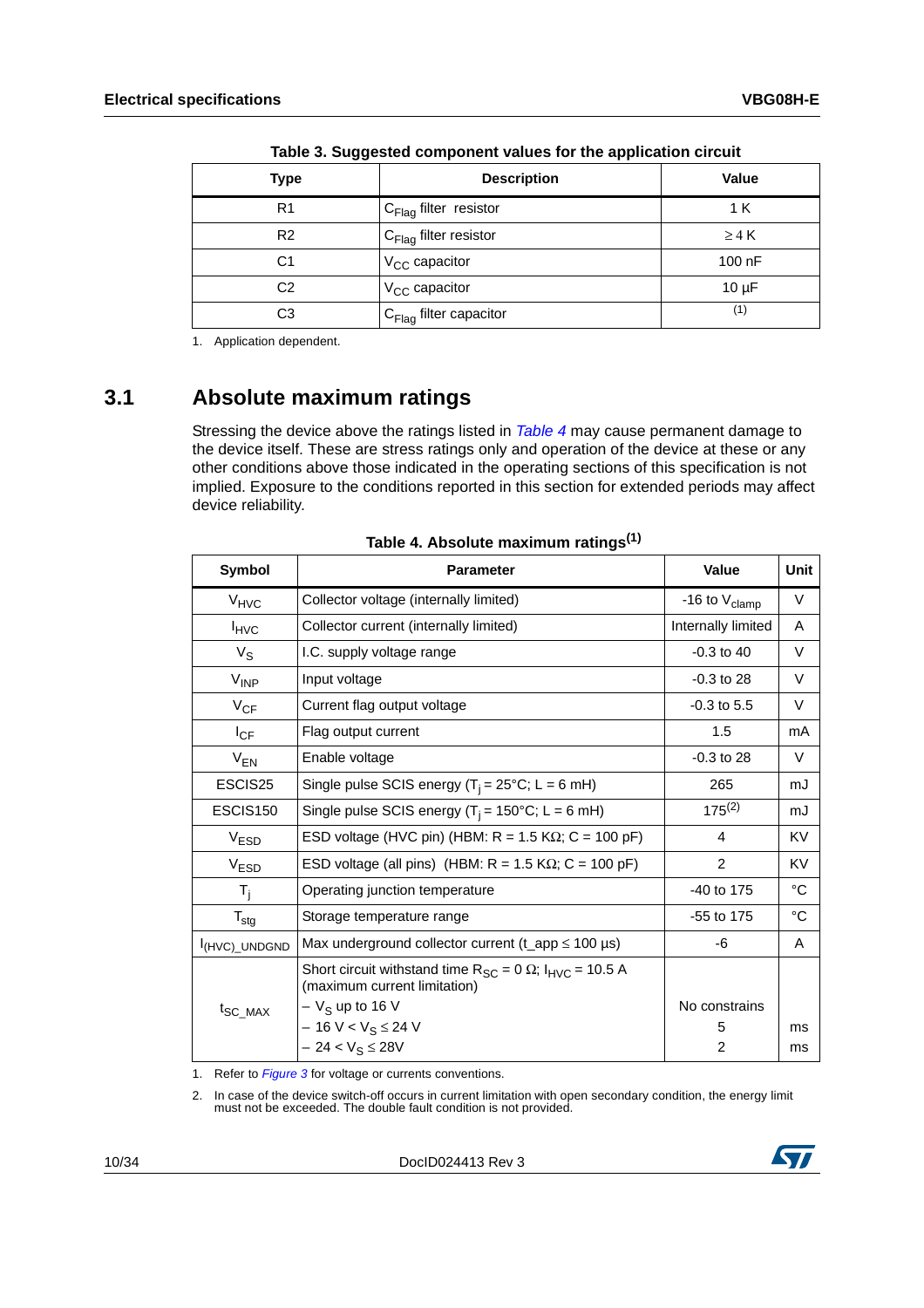## <span id="page-10-0"></span>**3.2 Thermal data**

<span id="page-10-3"></span>6:

|  | Table 5. Thermal data (estimated) |
|--|-----------------------------------|
|  |                                   |

<span id="page-10-2"></span>

| <b>Symbol</b>            | <b>Parameter</b>                    | Value         | Unit          |
|--------------------------|-------------------------------------|---------------|---------------|
| $R_{ti\text{-case}}$     | Thermal resistance junction-case    | 0.55          | $\degree$ C/W |
| $\kappa_{\text{ti-amb}}$ | Thermal resistance junction-ambient | see Figure 24 | °C/W          |

## <span id="page-10-1"></span>**3.3 Electrical characteristics**

 $-40\textdegree C < T_j < 150\textdegree C$ ;  $V_S = 6 \div 28$  V, unless otherwise specified.

#### **Table 6. Power section**

| <b>Symbol</b>         | <b>Parameter</b>                                         | <b>Test condition</b>                                                 | Min.      | Typ.       | Max.       | Unit   |
|-----------------------|----------------------------------------------------------|-----------------------------------------------------------------------|-----------|------------|------------|--------|
| V <sub>HV_CLAMP</sub> | V <sub>HVC</sub> high voltage clamp                      | $I_{HVC} = 6.5 A$                                                     | 320       | 360        | 400        | V      |
| VLV_CLAMP             | $V_{\text{HVC}}$ low voltage clamp                       | $I_{HVC} = 6.5 A$                                                     | $V_S + 7$ | $V_S + 10$ | $V_S + 13$ | V      |
| $V_{CE\_SAT1}$        | $V_{HVC}$ : collector to emitter<br>saturation voltage   | $V_S = 13.5 V; I_{HVC} = 4 A$                                         |           |            | 1.5        | $\vee$ |
| $V_{CE\_SAT2}$        | $V_{HVC}$ : collector to emitter<br>saturation voltage   | $V_S = 13.5 V;$<br>$I_{HVC} = 6.5 A$                                  |           |            | 1.8        | $\vee$ |
| I <sub>S_STBY</sub>   | Standby supply current                                   | $IN = 0$ ; $EN = 0$ ; $IN = X$ ;<br>EN = 1; $V_S$ = 13.5 V            |           | 5          | 6          | mA     |
| $V_S$                 | Operative DC supply<br>voltage                           |                                                                       | 5.4       |            | 28         | $\vee$ |
| $V_{S\_OFF\_TH}$      | V <sub>S</sub> overvoltage threshold                     |                                                                       | 29        | 32         | 35         | $\vee$ |
| $V_{S\_OFF\_HYS}$     | $V_S$ overvoltage<br>hysteresis                          |                                                                       | 0.5       |            | 3          | V      |
| <b>ICOIL_NOM</b>      | Operative coil current<br>range                          |                                                                       | 0         |            | 8          | A      |
|                       | Coil current limit                                       | $-40^{\circ}$ C < T <sub>i</sub> < 125°C;<br>$V_S = 6 V$              |           |            | 10.5       | A      |
| <b>ICOIL_LIM</b>      |                                                          | $-40^{\circ}$ C < T <sub>i</sub> < 125°C;<br>$9 V \leq V_S \leq 28 V$ | 8.5       | 9.5        | 10.5       | A      |
| $I_{CES}$             | Collector current<br>(including the RHV<br>contribution) | $V_{CE} = 28 V$ ; $V_{INP} = 0 V$ ;<br>$T_i = 125$ °C                 | 0.3       |            | 1          | mA     |
| $V_{INP_H}$           | High level input voltage                                 |                                                                       | 3         |            |            | V      |
| $V_{INP\_L}$          | Low level input voltage                                  |                                                                       |           |            | 1.5        | V      |
| V <sub>INP_HYS</sub>  | Input threshold<br>hysteresis                            |                                                                       | 0.2       |            |            | $\vee$ |
| I <sub>IN_PDW</sub>   | Input pull down current                                  | $V_{INP} = 4 V$                                                       | 10        | 20         | 30         | μA     |
| $INP_{OV\_TH\_H}$     | Input overvoltage<br>activation threshold                |                                                                       | 8         | 9          | 10         | $\vee$ |

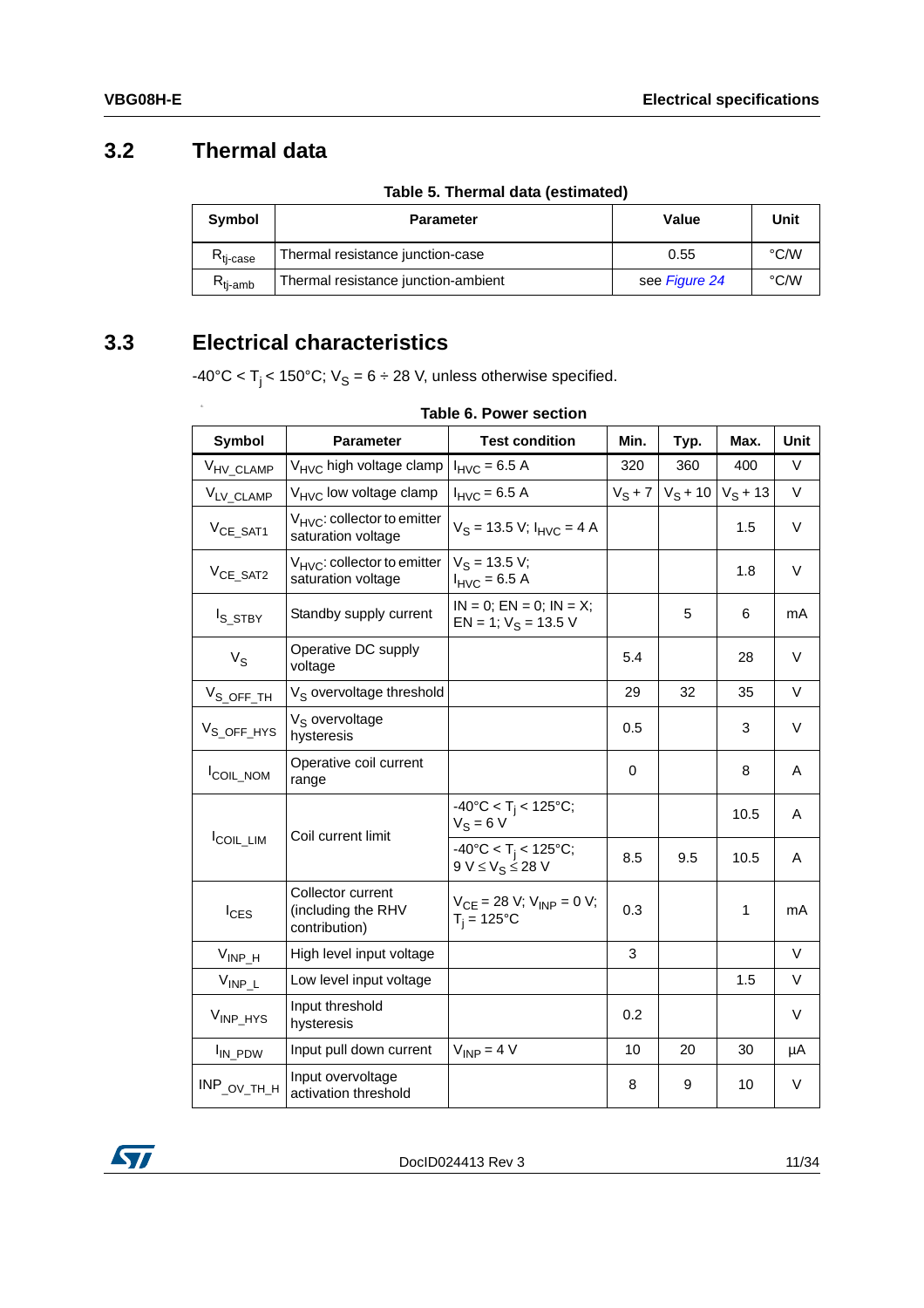| Symbol                  | <b>Parameter</b>                              | <b>Test condition</b>                              | Min. | Typ. | Max.           | Unit        |
|-------------------------|-----------------------------------------------|----------------------------------------------------|------|------|----------------|-------------|
| $INP_{OV_HYS}$          | Input overvoltage<br>hysteresis               |                                                    | 0.8  | 1.4  | $\overline{2}$ | V           |
| $V_{CF\_L}$             | Low level C.F. output<br>voltage              | $I_{CF} = 1$ mA                                    |      |      | 0.8            | $\vee$      |
| I <sub>CF_leakage</sub> | Leakage current on flag<br>output             | $V_{INP} = 0$ ; $V_{CF} = 4 V$ ;<br>$V_S = 13.5 V$ |      |      | 10             | μA          |
|                         |                                               | $-40^{\circ}C \leq T_i < 25^{\circ}C$              | 5.85 |      | $\overline{7}$ |             |
|                         | Coil current level<br>threshold 6.5 $A^{(1)}$ | $25^{\circ}C \leq T_i < 100^{\circ}C$              | 6    |      | 6.85           | A           |
| $I_{CF\_TH\_6.5}$       |                                               | 100°C $\leq T_i < 125$ °C                          | 6.2  |      | 6.8            |             |
|                         |                                               | 125°C $\leq$ T <sub>i</sub> $\leq$ 150°C           | 6.05 |      | 6.95           |             |
| $T_{\text{SSD}}$        | Thermal shutdown<br>intervention              |                                                    | 150  |      | 175            | $^{\circ}C$ |
| T <sub>SSD_HYS</sub>    | Thermal hysteresis                            |                                                    | 17   | 25   | 33             | $^{\circ}C$ |
| $V_{EN_H}$              | High level enable<br>voltage                  |                                                    | 3    |      |                | $\vee$      |
| $V_{EN\_L}$             | Low level enable voltage                      | V <sub>OUT</sub> free to follow V <sub>INP</sub>   |      |      | 1.5            | $\vee$      |
| V <sub>EN_HYS</sub>     | EN input hysteresis                           |                                                    | 0.2  |      |                | V           |
| -I <sub>EN_PU</sub>     | Enable pin pull up<br>current                 | $V_{FN} = 0 V$                                     | 10   | 20   | 30             | μA          |

**Table 6. Power section (continued)**

1. See *[Figure 18: Current flag threshold vs temperature for IFLAG = 6.5 A](#page-23-0)*).

|  |  |  | <b>Table 7. Timing characteristics</b> |
|--|--|--|----------------------------------------|
|--|--|--|----------------------------------------|

<span id="page-11-0"></span>

| <b>Symbol</b>                    | <b>Parameter</b>                                                            | <b>Test condition</b>                             | Min. | Typ.          | Max.       | Unit       |
|----------------------------------|-----------------------------------------------------------------------------|---------------------------------------------------|------|---------------|------------|------------|
| $f_{CLK}$                        |                                                                             |                                                   | 1.5  | $\mathcal{P}$ | 2.5        | <b>MHz</b> |
| $t_{\mathsf{FT\_CF}}$            | Current flag filtering time                                                 |                                                   |      | $16/f_{CLK}$  |            | μs         |
| $t_{\text{FT\_EN}}$              | Enable filtering time                                                       |                                                   |      | $32/f_{CLK}$  |            | μs         |
| <sup>t</sup> FT_INP              | Input filtering time                                                        |                                                   |      | $32/f_{CLK}$  |            | μs         |
| td <sub>ON</sub>                 | Delay time from INP rising<br>edge to $V_{HVC} = 0.9 V_S$<br>(see Figure 5) | $EN = 0$ ; T <sub>i</sub> = 25°C                  |      |               | $30^{(1)}$ | μs         |
| $(\Delta V_{HVC}/\Delta t)_{ON}$ | HVC slope during turn-on<br>(see Figure 5)                                  | EN = 0; T <sub>i</sub> = 25°C;<br>$V_S = 13.5 V$  | 0.1  | 0.3           |            | $V/\mu s$  |
| $td_{OFF}$                       | Delay time from INP falling<br>edge to $V_{HVC}$ = 100 V<br>(see Figure 5)  | $I_{COLL} = 6.5 A; EN = 0; T_i$<br>$=25^{\circ}C$ |      |               | 25         | μs         |
| HVC <sub>3V</sub>                | STO deactivation threshold                                                  | $T_i = 25^{\circ}C$ ; $V_S = 13.5 V$              |      | 3             | 5          | $\vee$     |

1. Including  $t_{FT~\text{INP}}$ 

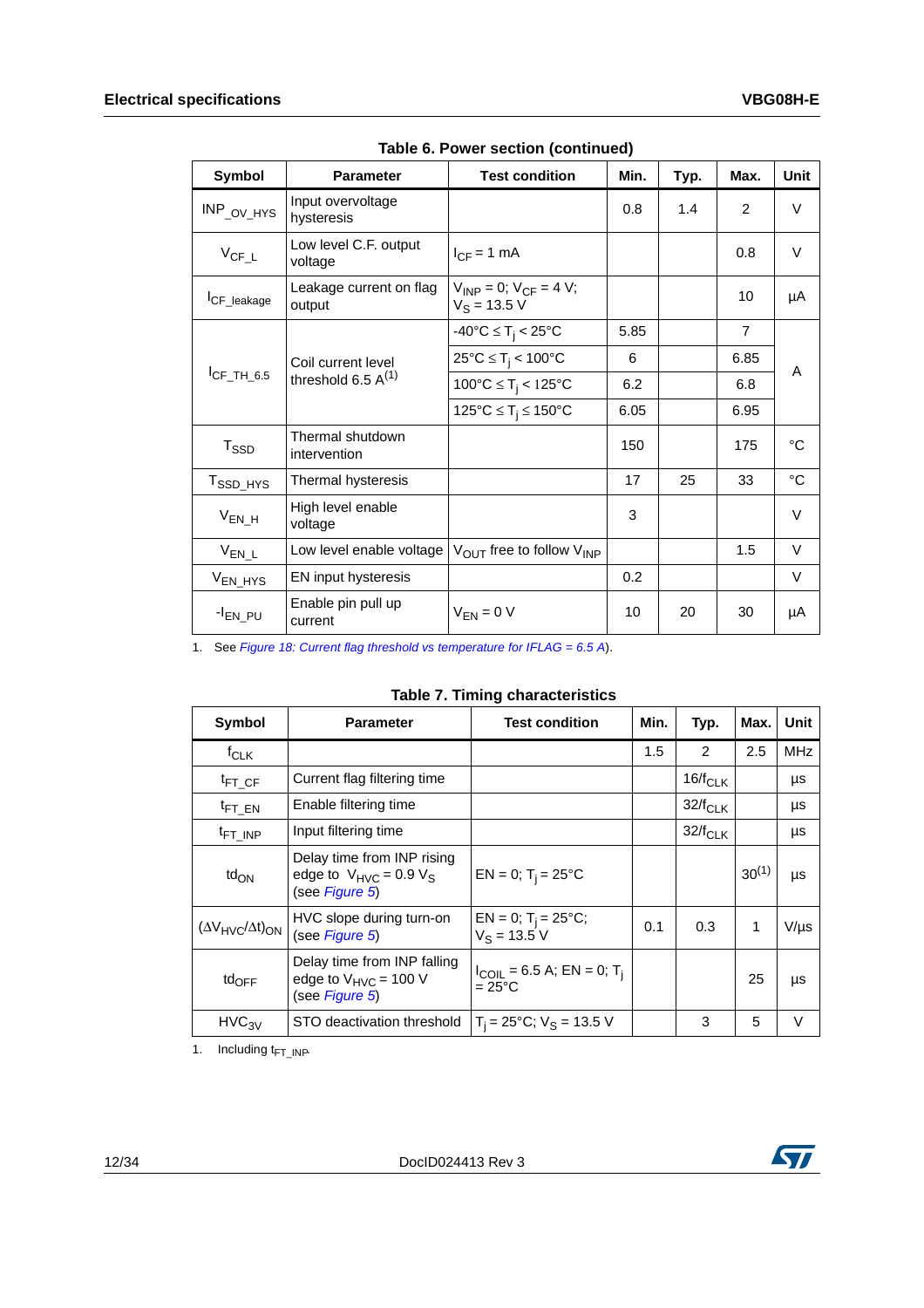<span id="page-12-0"></span>

**Figure 5. Input control vs V<sub>HVC</sub> time definitions** 

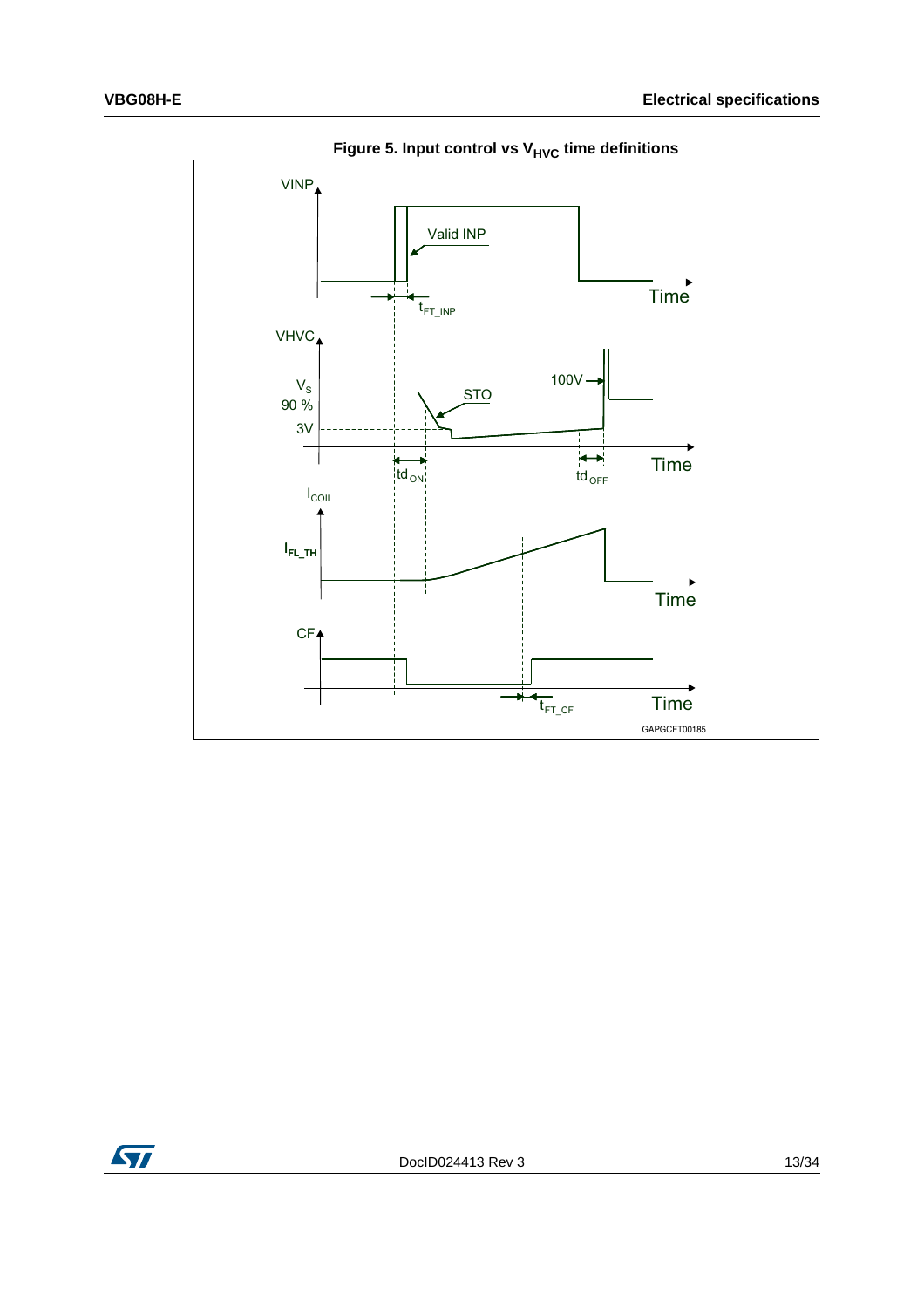<span id="page-13-0"></span>

Figure 6. Electrical characteristics timing

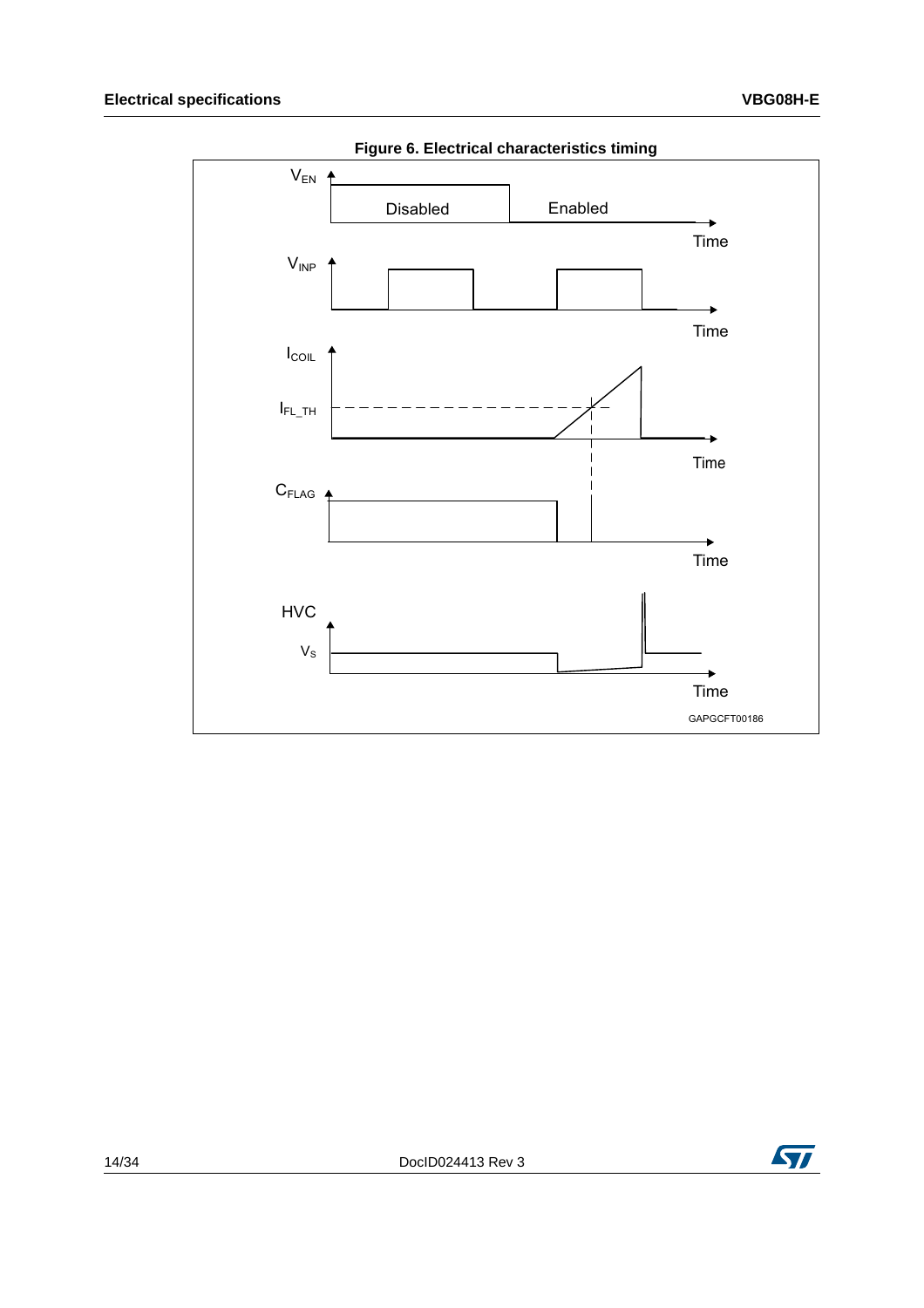<span id="page-14-0"></span>

**Figure 7. Current limit without TSD activation Tj < TSD**

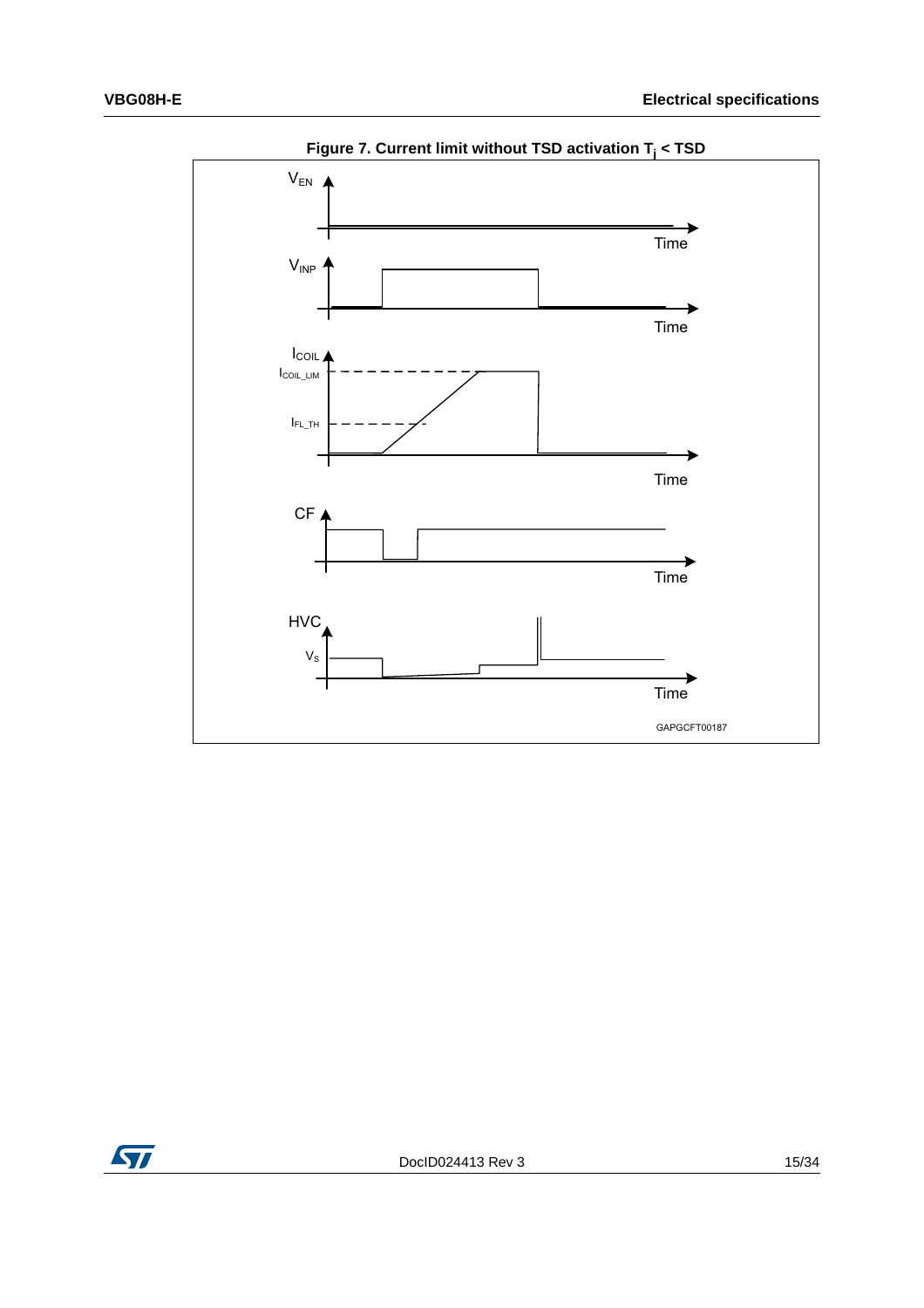<span id="page-15-0"></span>

Figure 8. Current limit followed by TSD activation (T<sub>j</sub> = TSD) (case 1)

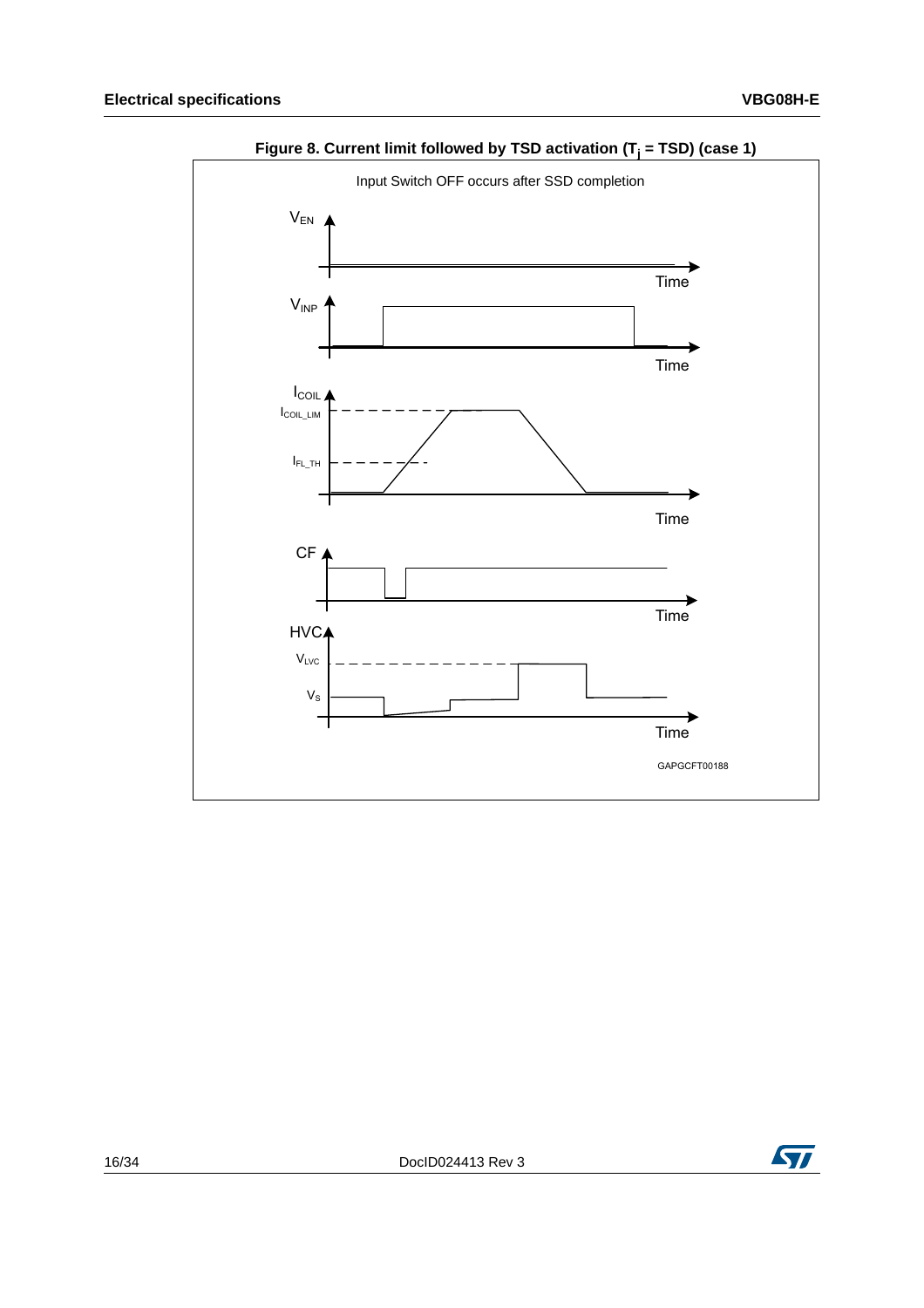<span id="page-16-0"></span>

**Figure 9. Current limit followed by TSD activation (Tj = TSD) (case 2)**

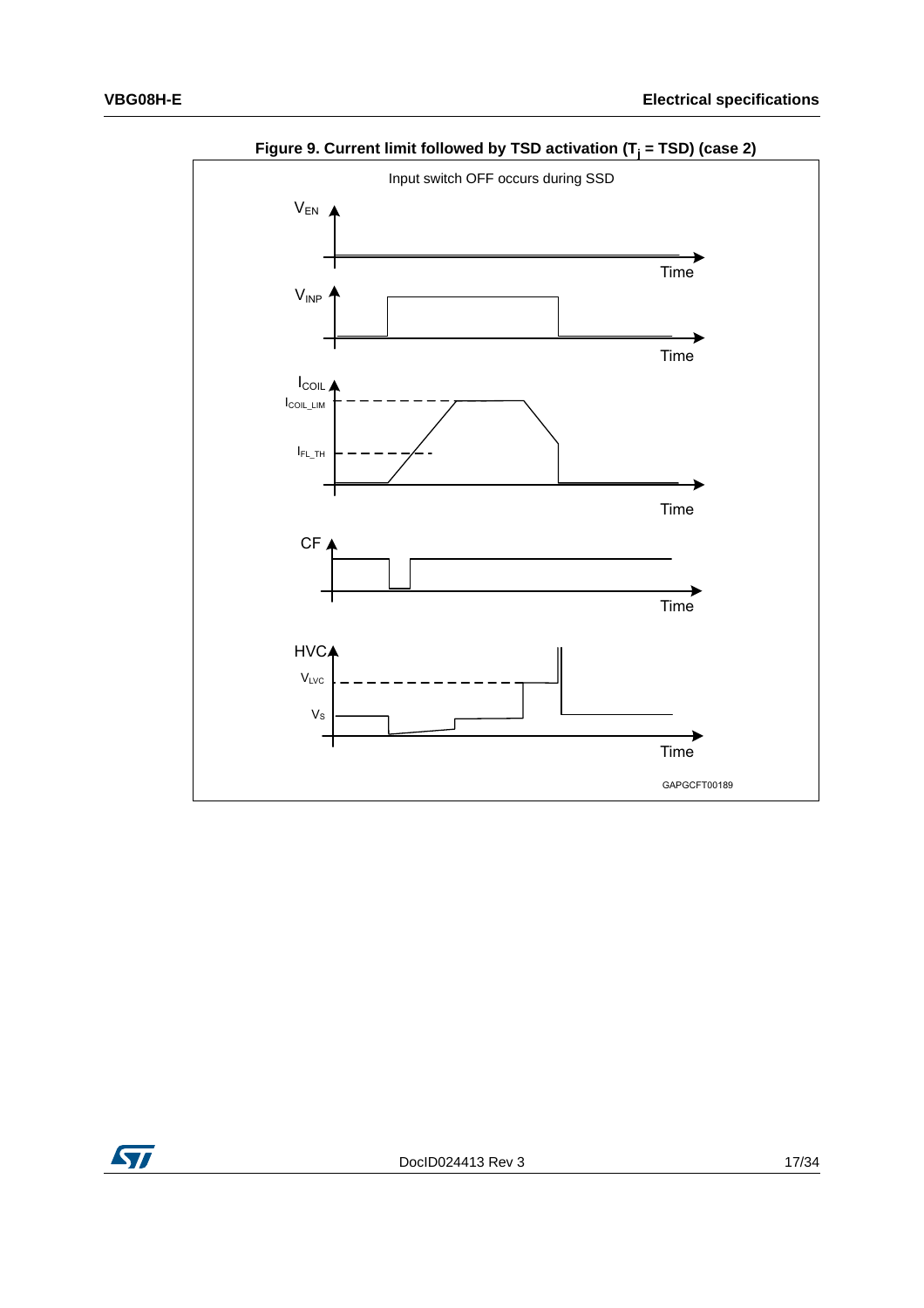<span id="page-17-0"></span>

<span id="page-17-1"></span>

Figure 11. Switch on attempt at  $T_i$  >  $T_{SSD}$ 

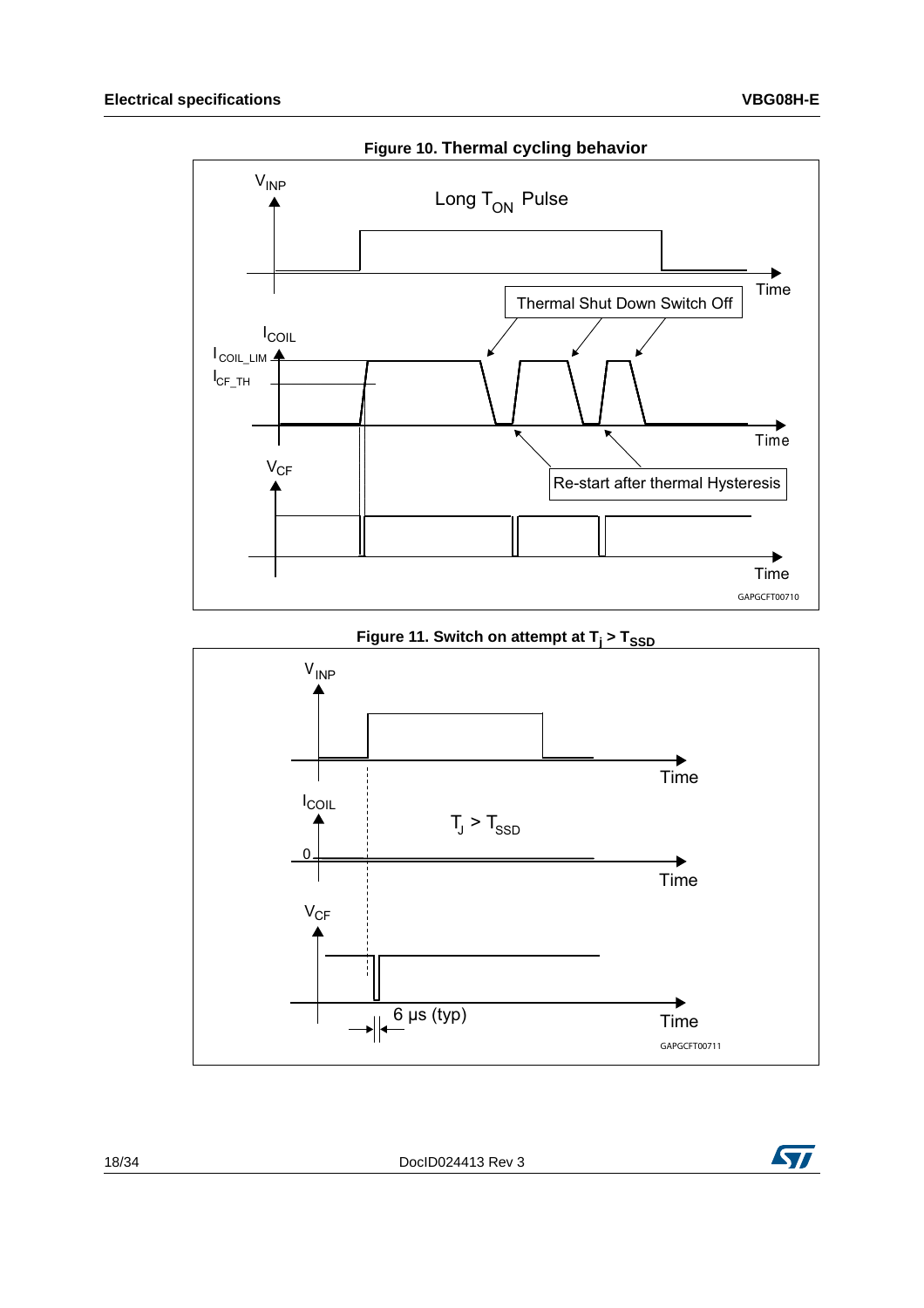<span id="page-18-0"></span>

**Figure 12. Soft switch off caused by EN pin pulled high**

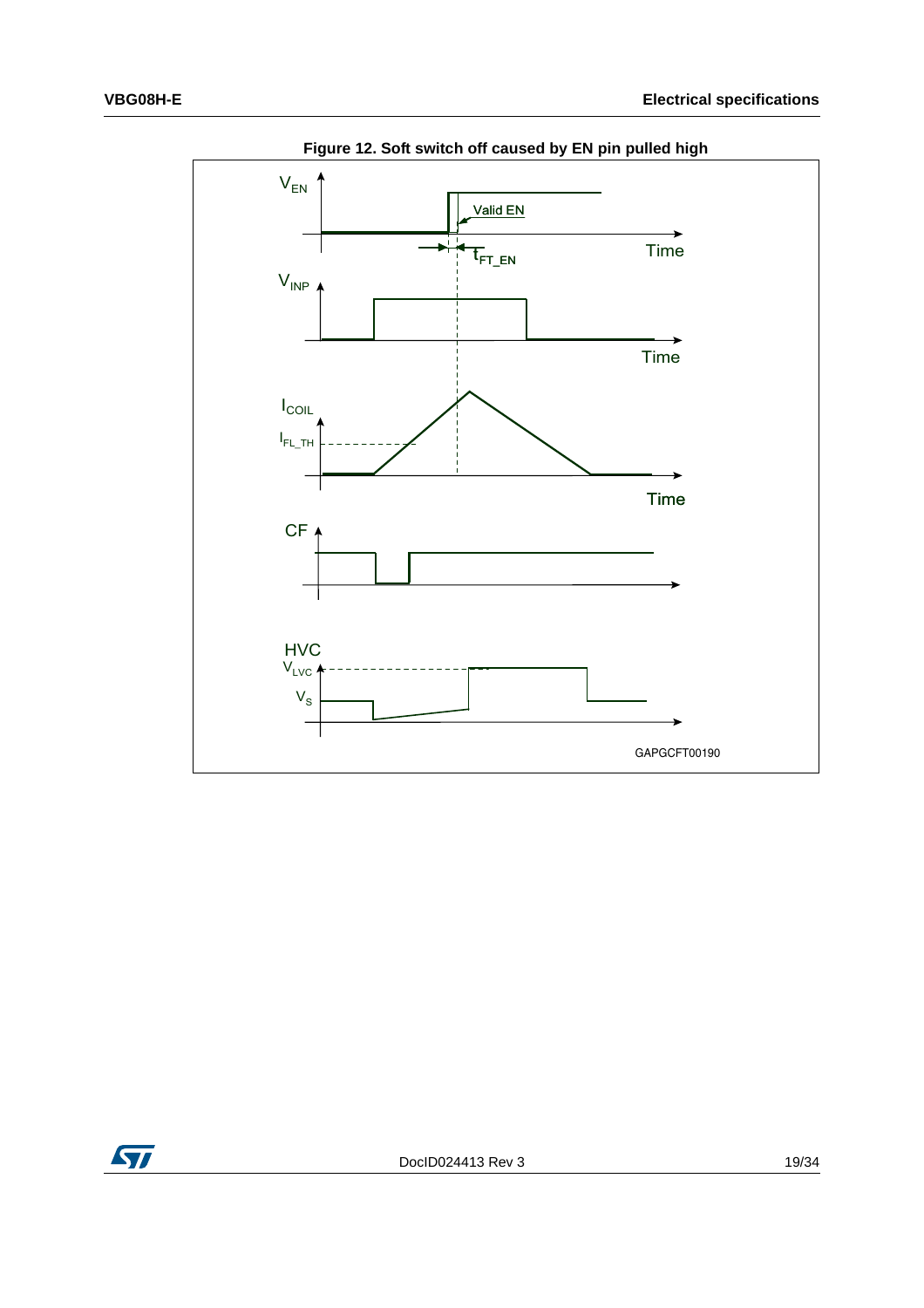<span id="page-19-0"></span>

Figure 13. Coil current discharge completion after releasing of EN pin

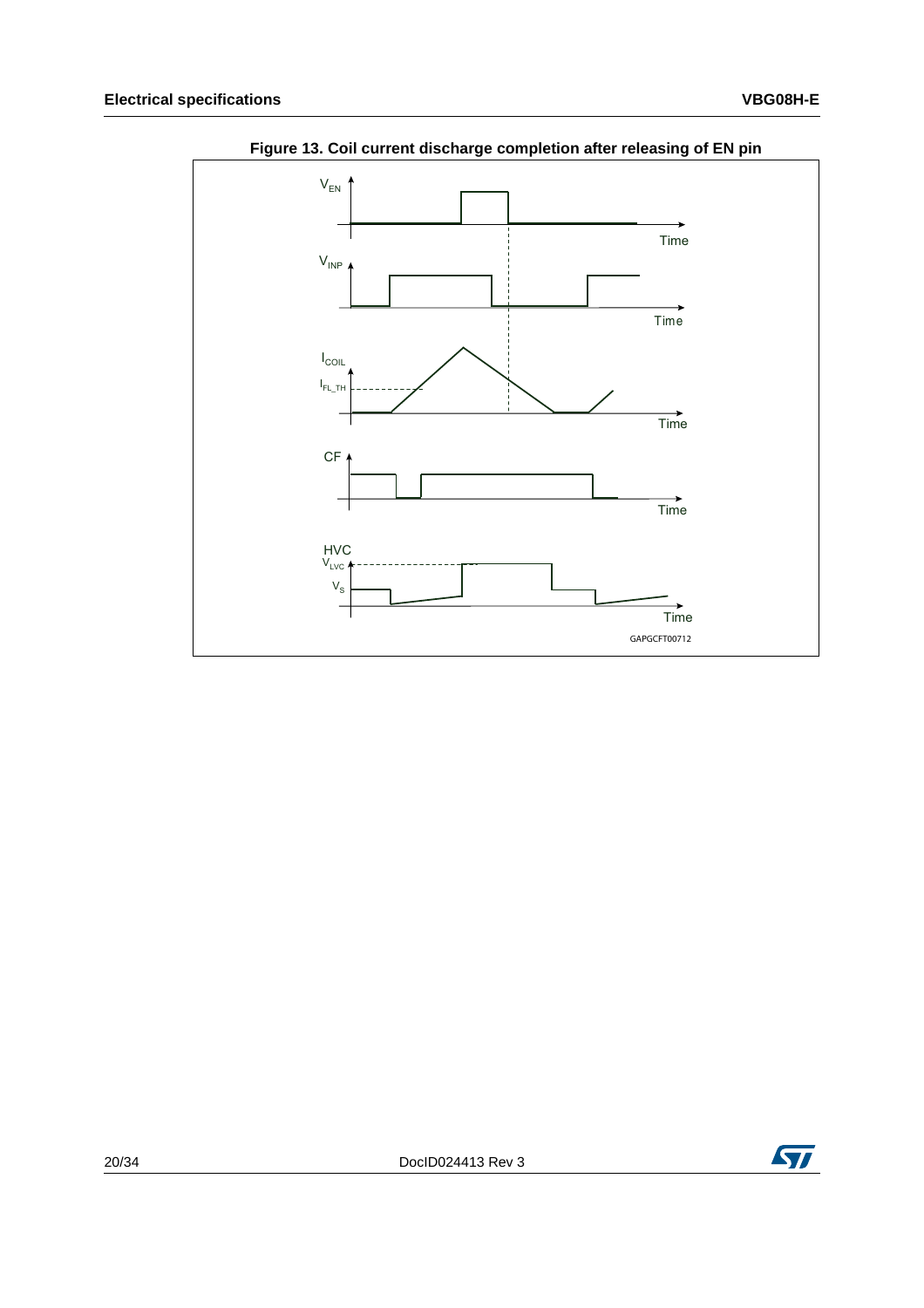

<span id="page-20-0"></span>Figure 14. Device behaviour when EN pin becomes high before low to high transition of Input command

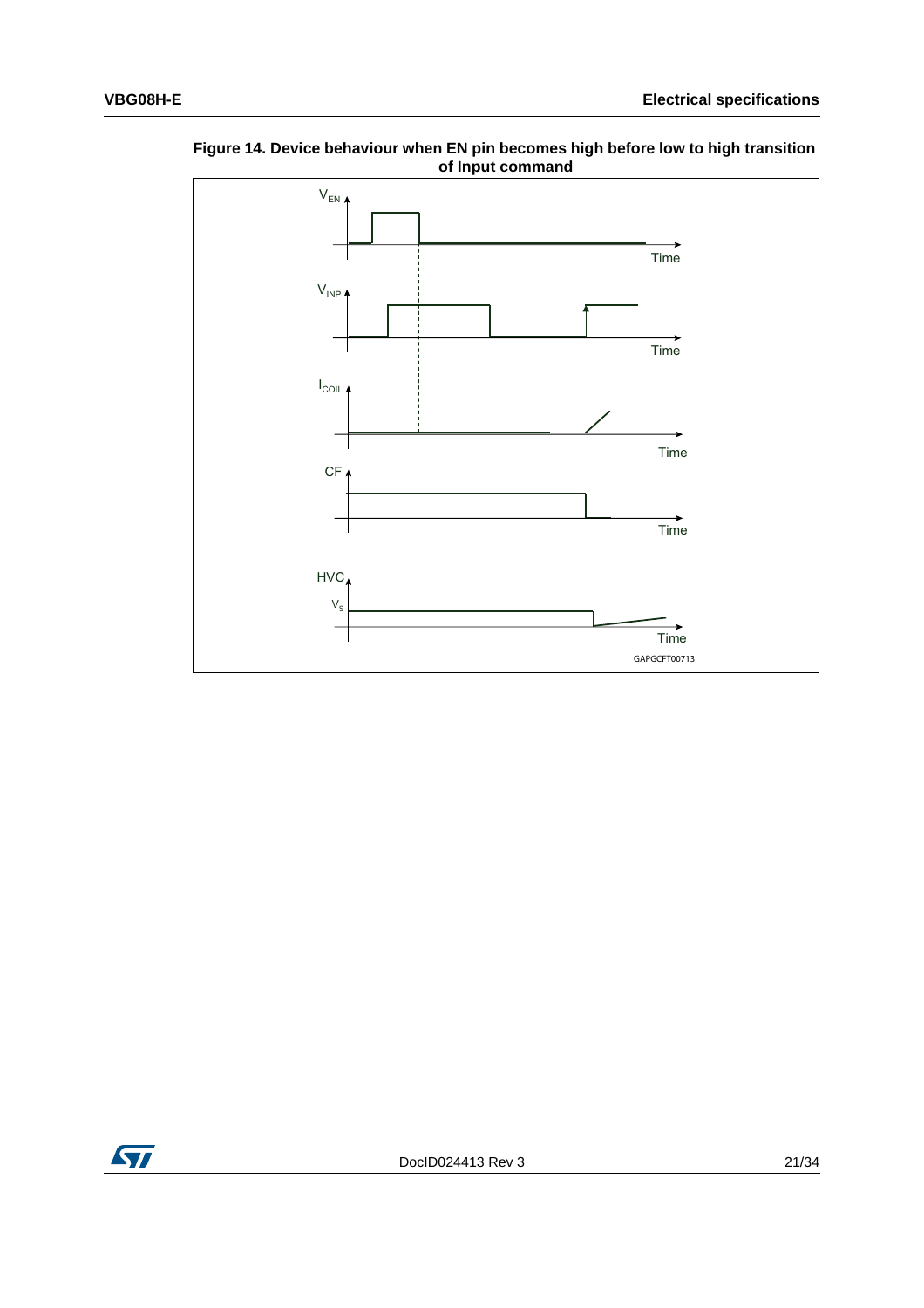

<span id="page-21-0"></span>**Figure 15. Device behaviour when EN pin is pulled up and down while Input command is still high**

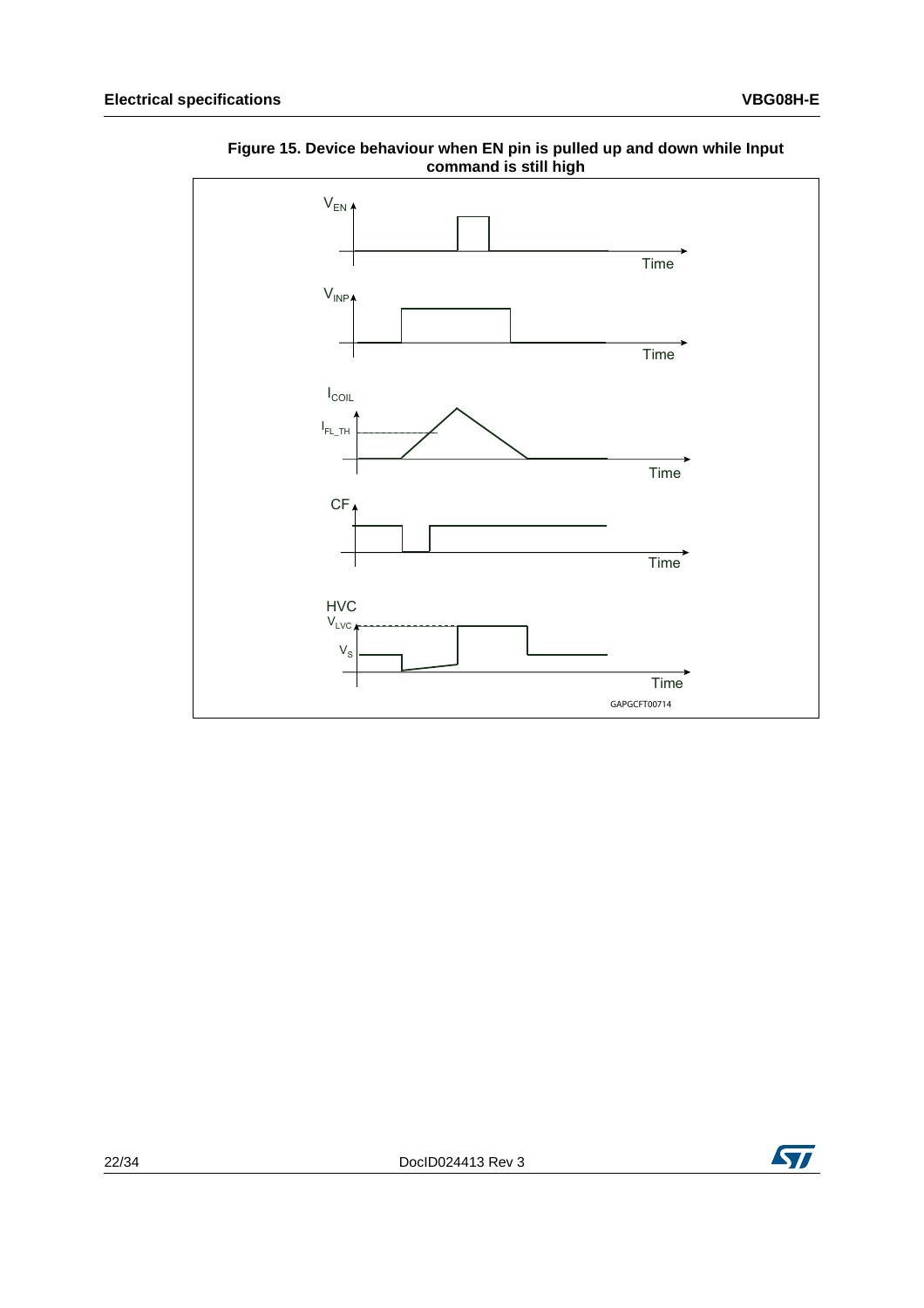<span id="page-22-0"></span>

**Figure 16. Device behavior in case of Input over voltage**

**Figure 17. Device behavior in case of battery over voltage**

<span id="page-22-1"></span>

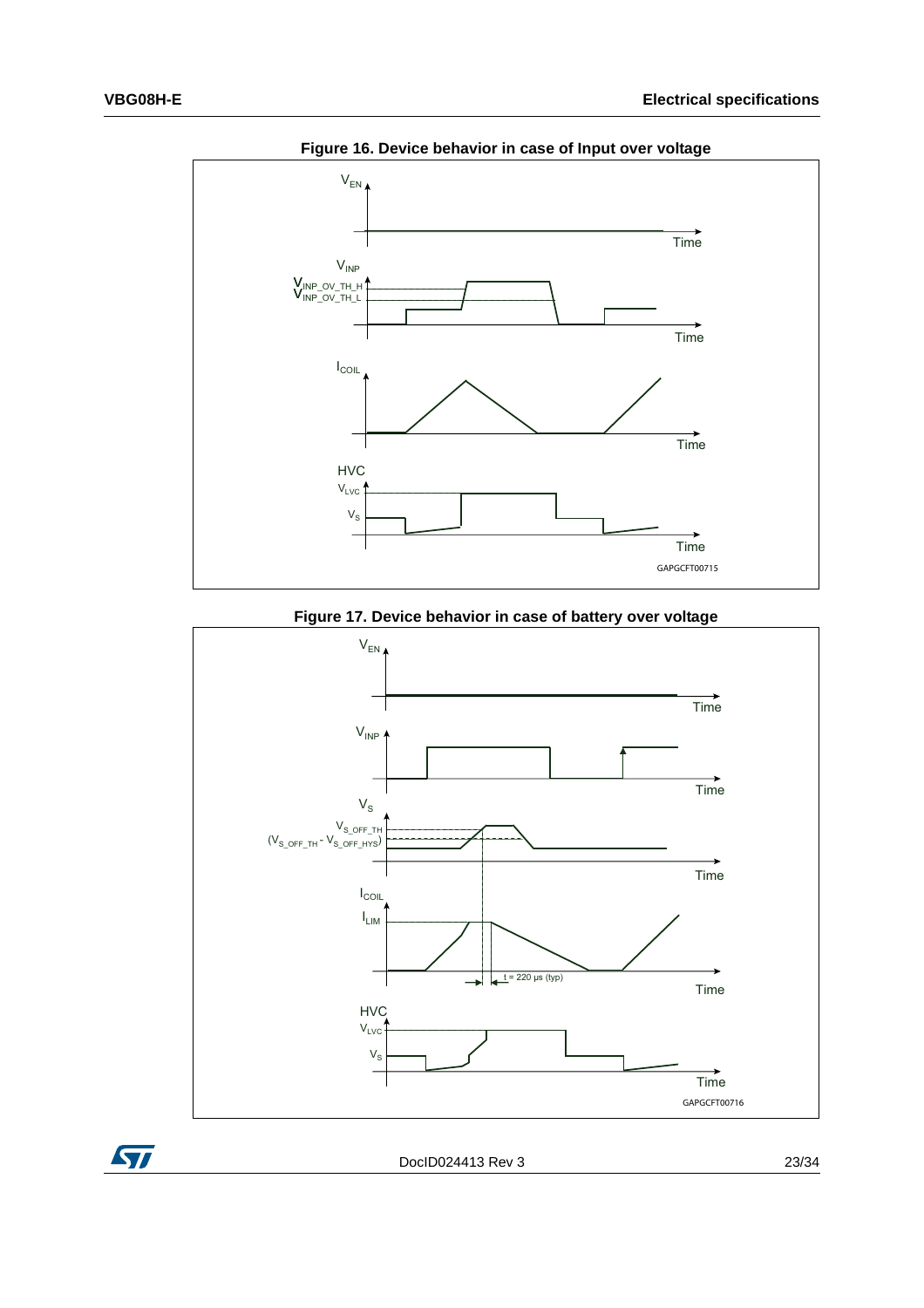<span id="page-23-0"></span>

Figure 18. Current flag threshold vs temperature for  $I_{\text{FLAG}}$  = 6.5 A

<span id="page-23-1"></span>

#### Figure 19. HV self clamped energy capability

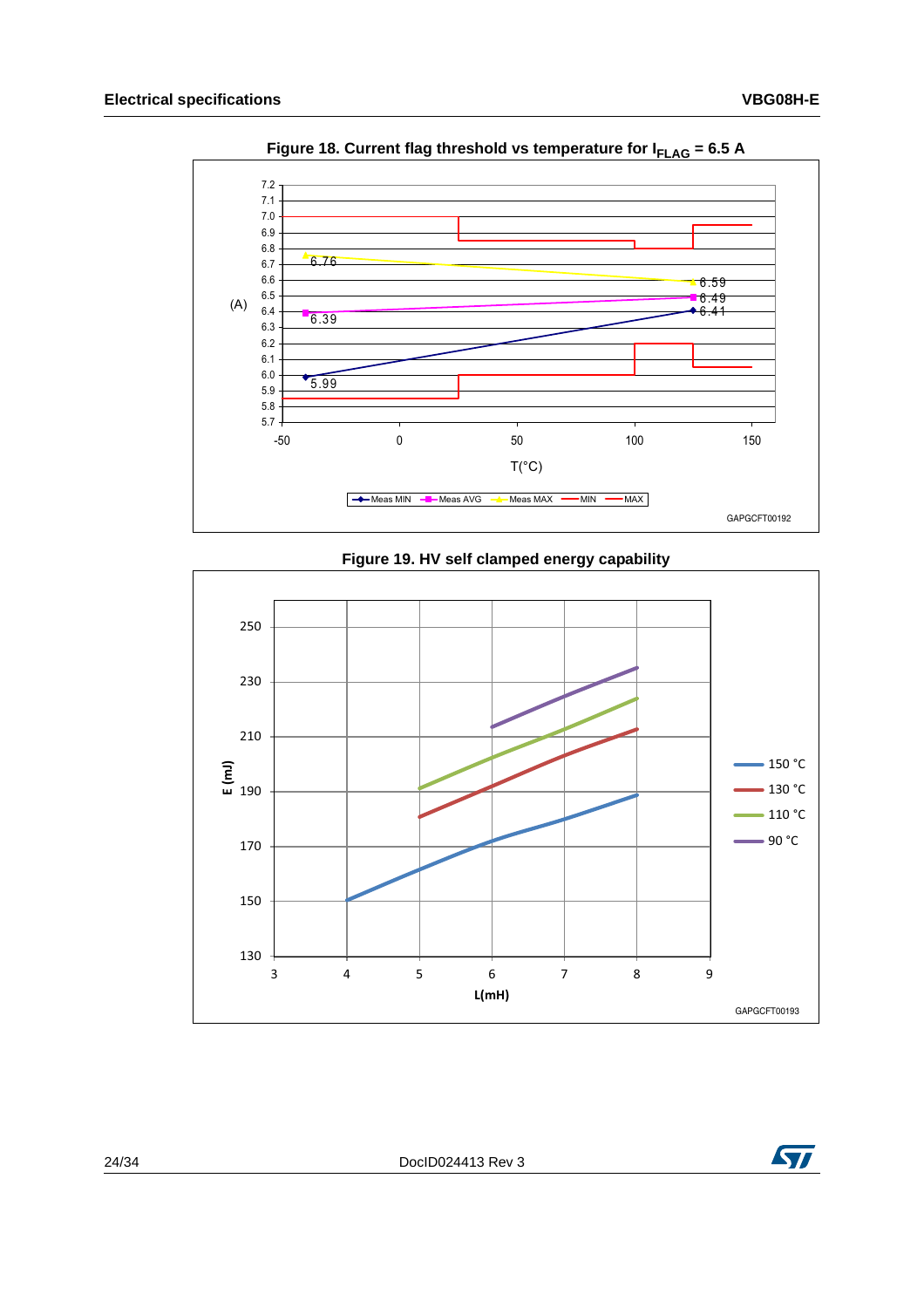# <span id="page-24-0"></span>**4 Electrical transient requirements**

### <span id="page-24-1"></span>**4.1 General setup**

All ISO pulses are performed according to the following schematics (see *[Figure 20](#page-24-2)* and *[Figure 21](#page-24-3)*).

All ground pins (PGND1, GND and PGND2) are connected together as short as possible on the test board. The other pins (INP, EN, CF) are left open.

The load resistor is a nominal resistor 2  $\Omega$ . For breakdown level, for ISO1 and 2a 10 pulses are applied, and for ISO3a and 3b, test is applied during 1 minute.

<span id="page-24-2"></span>

**Figure 20. General ISO Pulse schematic**

**Figure 21. ISO Pulse schematic for pulse type 5b**

<span id="page-24-3"></span>

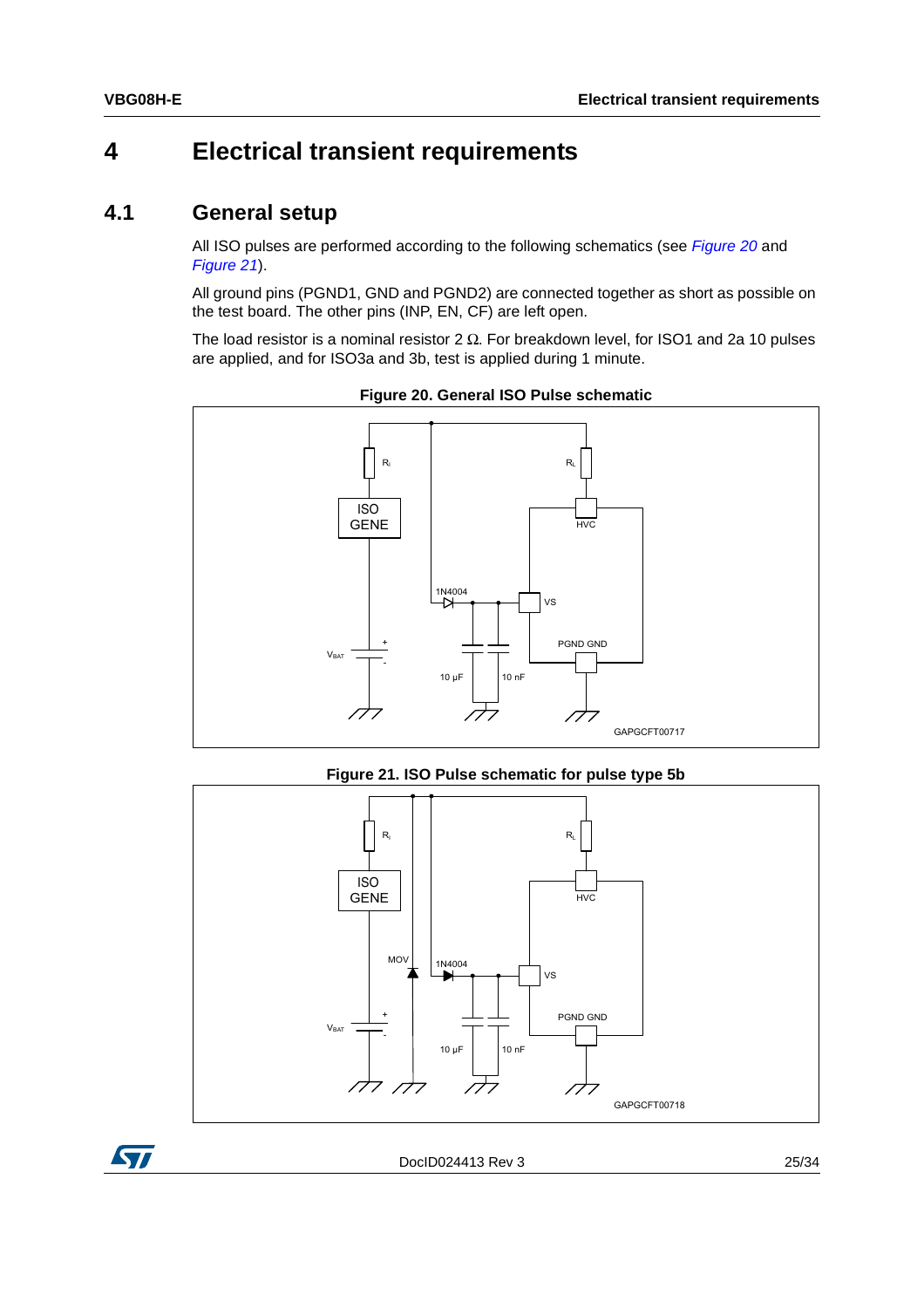<span id="page-25-0"></span>

| ISO 7637-2<br>2004 (E) | <b>Test level</b> |         | Number of<br>pulse or | Burst cycle / pulse |                  | Delay and             |  |
|------------------------|-------------------|---------|-----------------------|---------------------|------------------|-----------------------|--|
| <b>Test Pulse</b>      | Ш                 | IV      | test times            |                     | repetition time  | impedance             |  |
|                        | $-75$             | $-100$  | 5000 pulses           | 0.5s                | 5s               | 2 ms, 10 $\Omega$     |  |
| 2a                     | $+37$             | $+50$   | 5000 pulses           | 0.2 s               | 5s               | 50 µs, $2 \Omega$     |  |
| 3a                     | $-100V$           | $-150V$ | 1 <sub>h</sub>        | 90 ms               | $100 \text{ ms}$ | 0.1 µs, 50 $\Omega$   |  |
| 3 <sub>b</sub>         | $+75V$            | $+100V$ | 1 <sub>h</sub>        | 90 ms               | $100 \text{ ms}$ | 50 µs, $2 \Omega$     |  |
| $\overline{4}$         | $-6V$             | $-7V$   | 1 pulse               |                     |                  | 100 ms, 0.01 $\Omega$ |  |
| $5b^{(1)}$             | 65                | 8 V     | 1 pulse               |                     |                  | 100 ms, 0.01 $\Omega$ |  |

**Table 8. Electrical transient requirements (part 1/3)**

1. External load dump clamp, 40 V max, refereed to ground.

<span id="page-25-1"></span>

| ISO 7637-2<br>2004 (E)<br><b>Test Pulse</b> | <b>Test level</b> |    |  |
|---------------------------------------------|-------------------|----|--|
|                                             | Ш                 | IV |  |
|                                             | ⌒                 | ⌒  |  |
| 2a                                          | ⌒                 | ⌒  |  |
| 3a                                          | ⌒                 | ⌒  |  |
| 3 <sub>b</sub>                              | ⌒                 | ⌒  |  |
| 4                                           | ⌒                 | ⌒  |  |
| $5b^{(1)}$                                  | ⌒                 | ⌒  |  |

1. External load dump clamp, 40V max, refereed to ground.

#### **Table 10. Electrical transient requirements (part 3/3)**

<span id="page-25-2"></span>

| <b>Class</b> | <b>Content</b>                                                                                                                                                                 |
|--------------|--------------------------------------------------------------------------------------------------------------------------------------------------------------------------------|
| C            | All function of the device is performed as designed after exposure to disturbance                                                                                              |
| Е            | One or more functions of the device are not performed as designed after exposure<br>to disturbance and cannot be returned to proper operation without replacing the<br>device. |

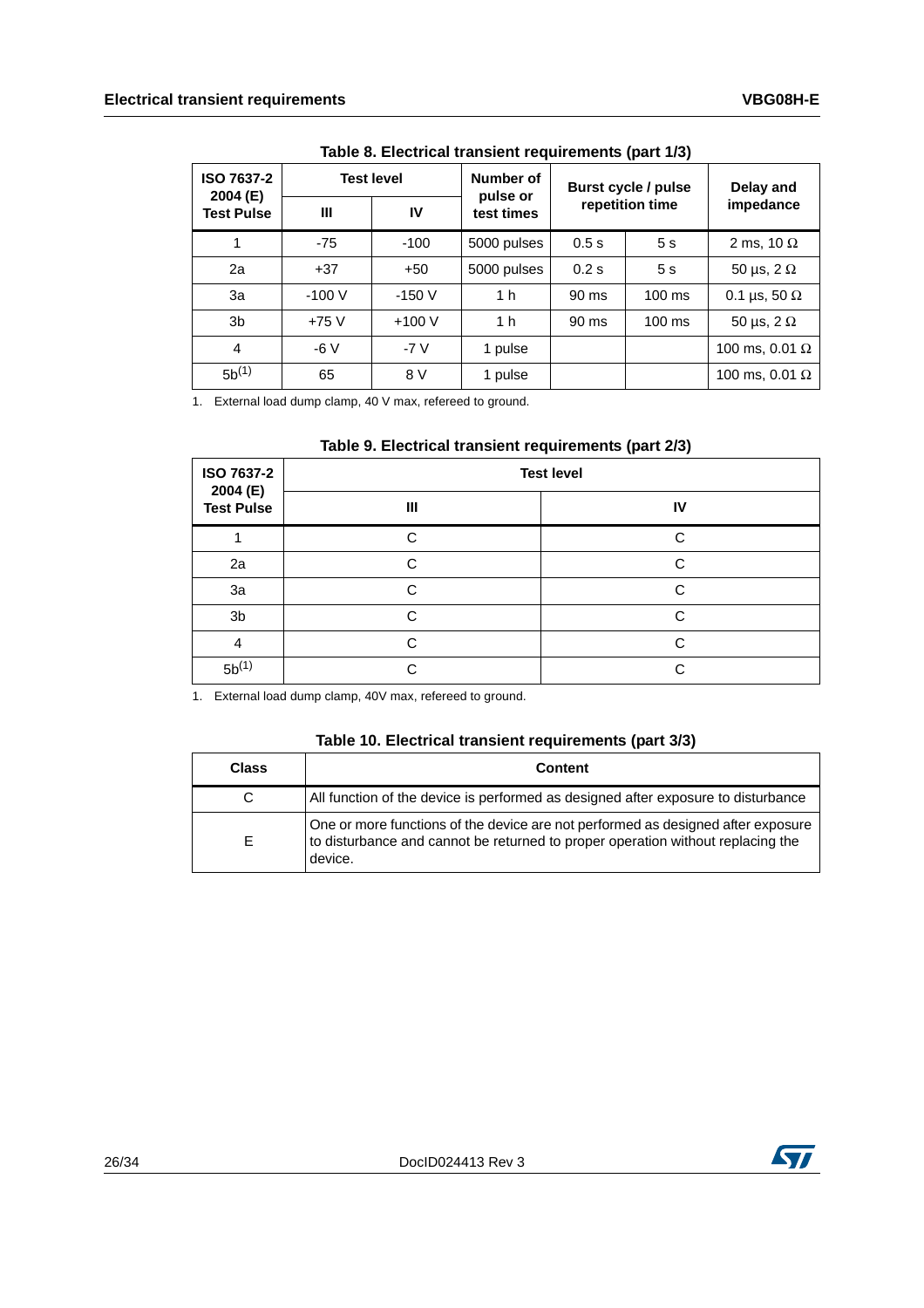## <span id="page-26-0"></span>**5 PCB layout suggestions and PGND disconnection**

Device is provided with two power gnd leads perfectly symmetrical. Therefore, the current flowing trough each lead is exactly half of the one flowing trough coil and IGBT power stage collector. PCB power GNDs tracks must be as much symmetrical as possible respect to the Power GND node, in order to always maintain I<sub>PGND1</sub> = I<sub>PGND2</sub> (see *[Figure 4](#page-8-2)*).

A difference voltage V, between P<sub>GND1</sub> an P<sub>GND2</sub> causes a misalignment between I<sub>COIL\_LIM</sub> and  $I_{CF~TH}$ .

In case of only  $P_{GND2}$  disconnection the device is still operative, but its coil current is limited till a maximum value of  $\frac{1}{2}$  I<sub>COILLIM</sub>. Current Flag signal operates, but its threshold value is also reduced at  $\frac{1}{2} I_{CF\_TH}$ .

If, instead, only  $P_{GND1}$  is disconnected from the power GND, the coil current is controlled only by the width of input command signal (no limitation). Furthermore, the C.F. signal is kept in the low state for all duration of Input command signal.

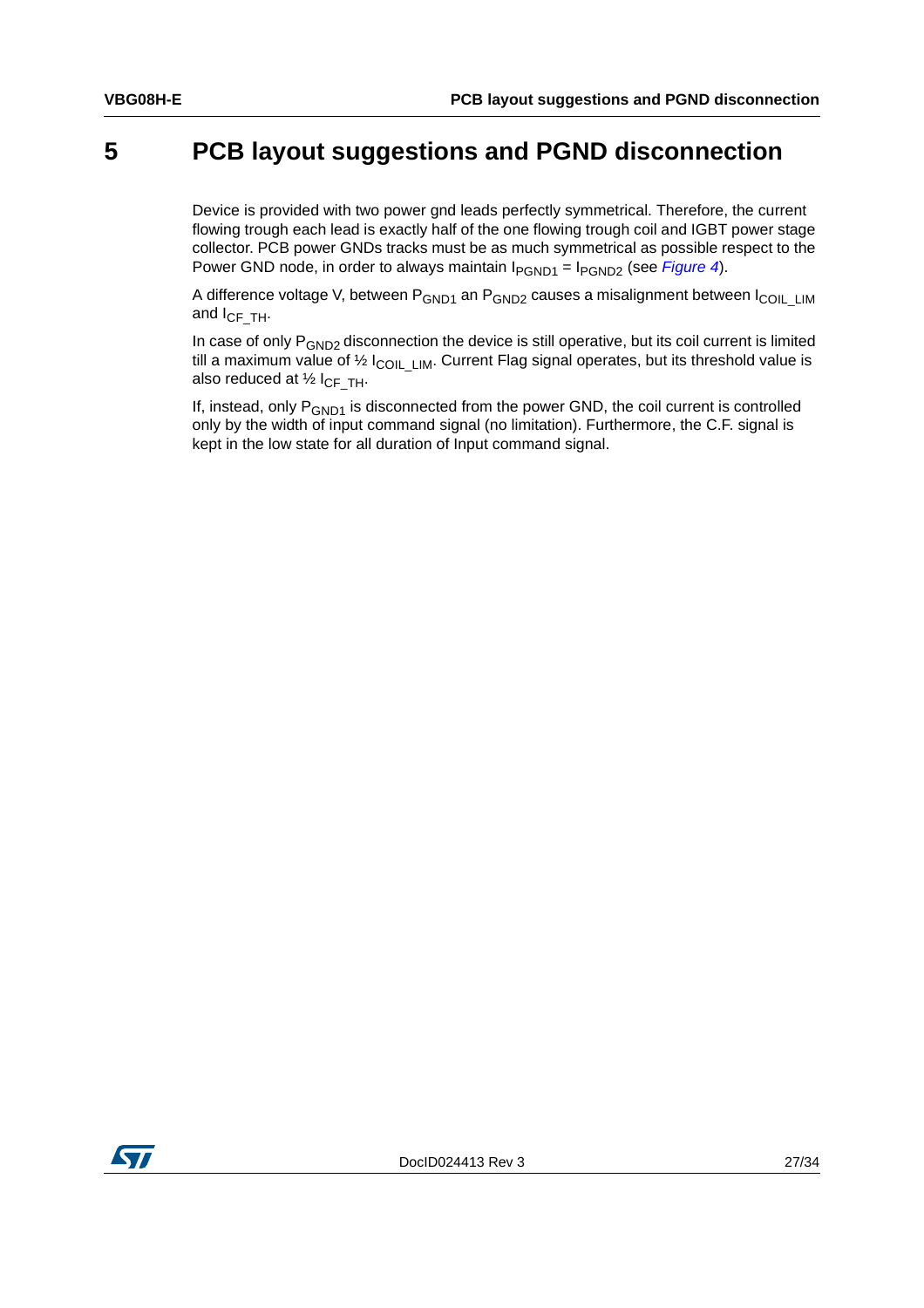# <span id="page-27-0"></span>**6 Package and PCB thermal data**

## <span id="page-27-1"></span>**6.1 OctaPAK thermal data**

#### **Figure 22. OctaPAK on two-layers PCB**

<span id="page-27-3"></span>

#### **Figure 23. OctaPAK on four-layers PCB**

<span id="page-27-4"></span>

#### **Table 11. PCB properties**

<span id="page-27-2"></span>

| <b>Dimension</b>                         | Value                  |  |
|------------------------------------------|------------------------|--|
| Board finish thickness                   | 1.6 mm $+/- 10\%$      |  |
| Board dimension                          | 78 mm x 86 mm          |  |
| <b>Board Material</b>                    | FR4                    |  |
| Copper thickness (top and bottom layers) | $0.070$ mm             |  |
| Copper thickness (inner layers)          | $0.035$ mm             |  |
| Thermal vias separation                  | $1.2 \text{ mm}$       |  |
| Thermal via diameter                     | $0.3$ mm $+/-$ 0.08 mm |  |
| Copper thickness on vias                 | $0.025$ mm             |  |
| Footprint dimension                      | 6.4 mm x 7mm           |  |

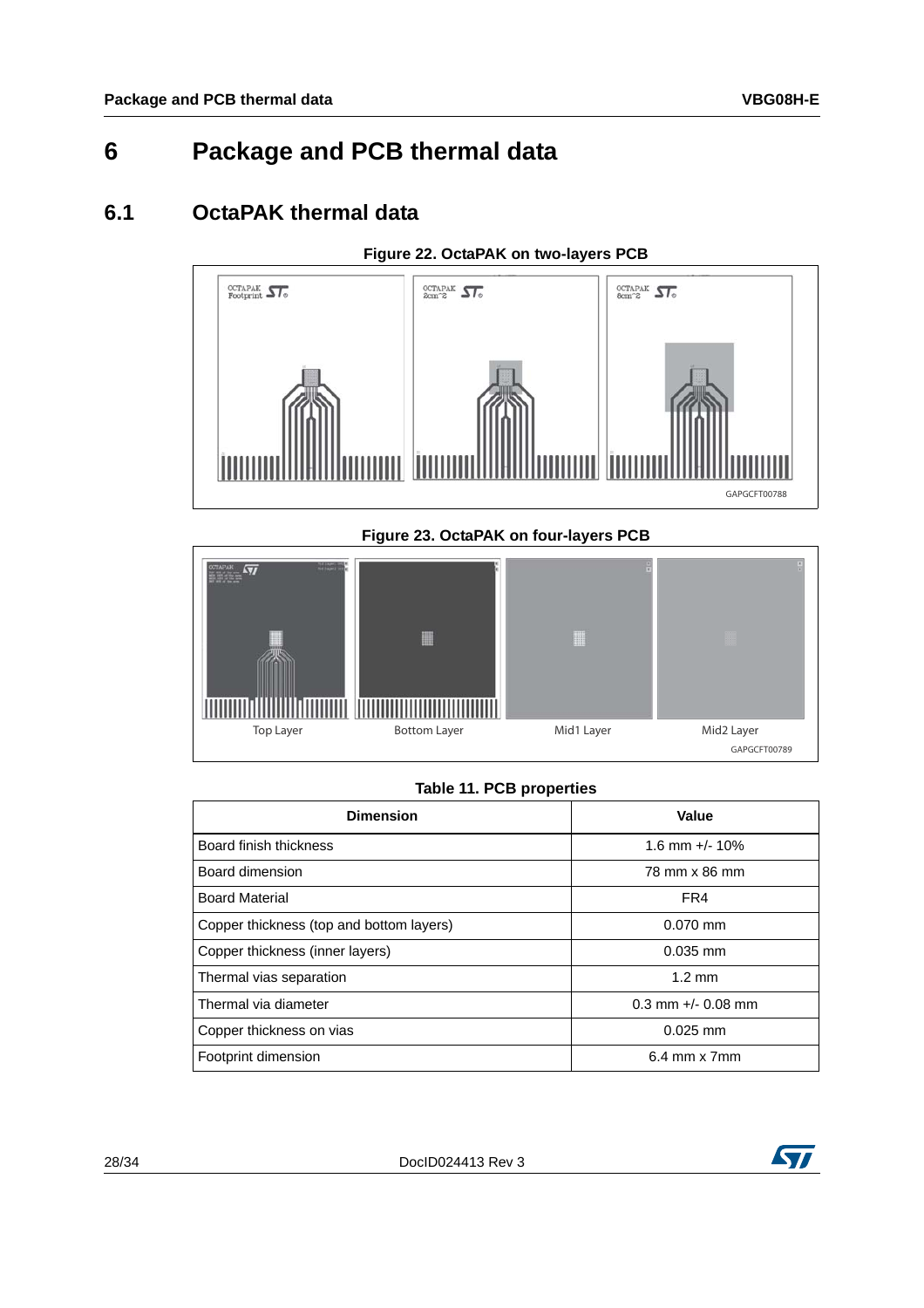<span id="page-28-0"></span>Figure 24. R<sub>thj-amb</sub> vs PCB copper area in open box free air condition (one channel on)



<span id="page-28-1"></span>



Equation 1: pulse calculation formula

$$
Z_{TH\delta} = R_{TH} \cdot \delta + Z_{THtp}(1 - \delta)
$$

where  $\delta = t_P/T$ 

**S7**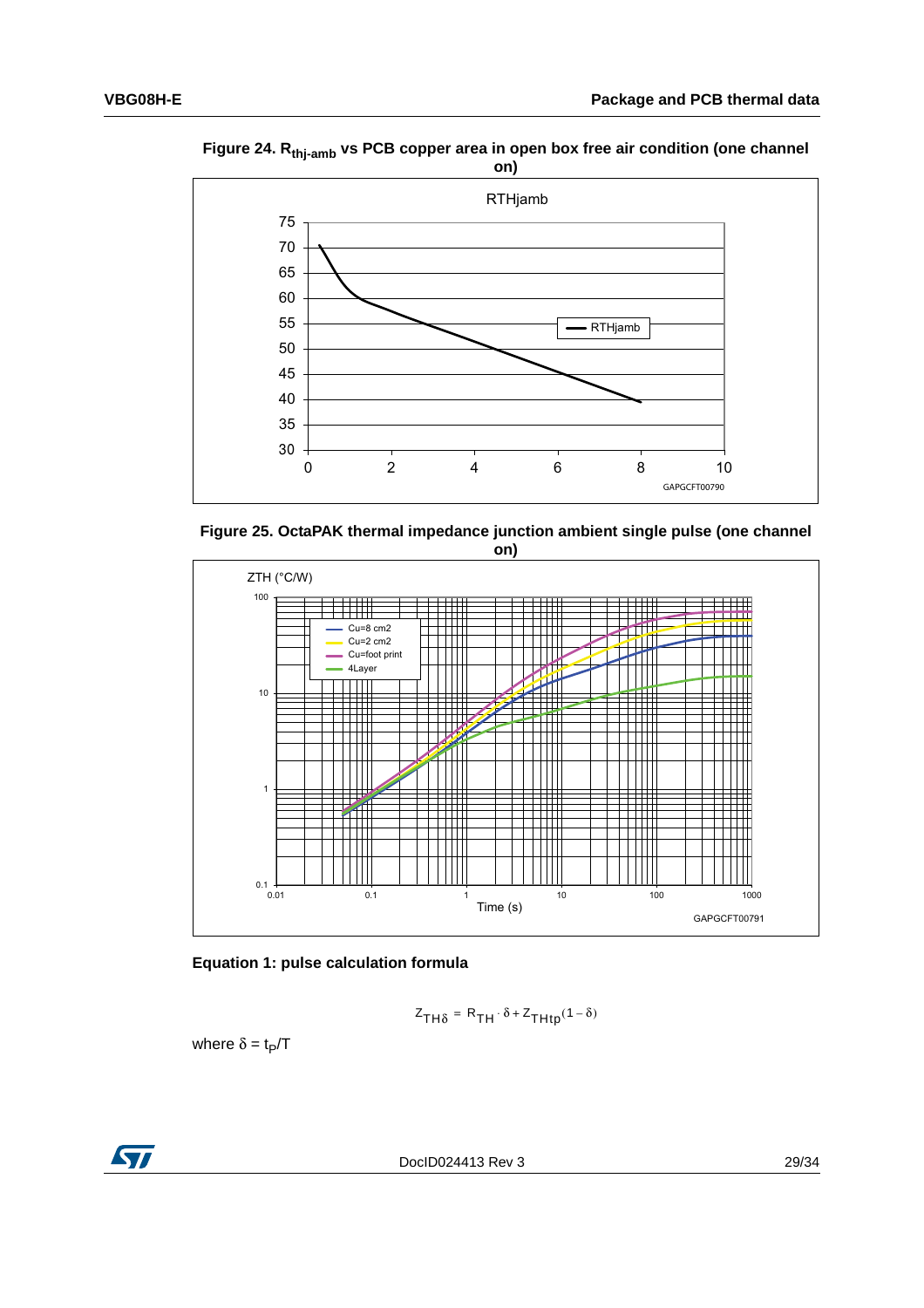<span id="page-29-1"></span>

**Figure 26. Thermal fitting model of a double-channel HSD in OctaPAK** 

1. The fitting model is a simplified thermal tool and is valid for transient evolutions where the embedded protections (power limitation or thermal cycling during thermal shutdown) are not triggered.

<span id="page-29-0"></span>

| Area/island (cm <sup>2</sup> ) | Footprint | $\mathbf{2}$ | 8                | 4L    |
|--------------------------------|-----------|--------------|------------------|-------|
| R1 (°C/W)                      | 0.01      | 0.01         | 0.01             | 0.01  |
| R2 (°C/W)                      | 0.15      | 0.15         | 0.15             | 0.15  |
| R3 (°C/W)                      | 0.4       | 0.4          | 0.4              | 0.4   |
| R4 (°C/W)                      | 10        | 10           | 10               | 3.5   |
| R5 (°C/W)                      | 28        | 22           | 12               | 5     |
| R6 (°C/W)                      | 32        | 25           | 17               | 6     |
| $C1$ (W.s/ $°C$ )              | 0.005     | 0.005        | 0.005            | 0.005 |
| $C2$ (W.s/ $°C$ )              | 0.05      | 0.05         | 0.05             | 0.05  |
| $C3$ (W.s/ $°C$ )              | 0.2       | 0.2          | 0.2              | 0.2   |
| $C4$ (W.s/ $°C$ )              | 0.3       | 0.3          | 0.3              | 0.25  |
| $C5$ (W.s/ $°C$ )              | 0.8       | 1.4          | 3                | 3     |
| C6 (W.s/°C)                    | 3         | 6            | $\boldsymbol{9}$ | 25    |

|  |  |  | Table 12. Thermal parameters |
|--|--|--|------------------------------|
|--|--|--|------------------------------|

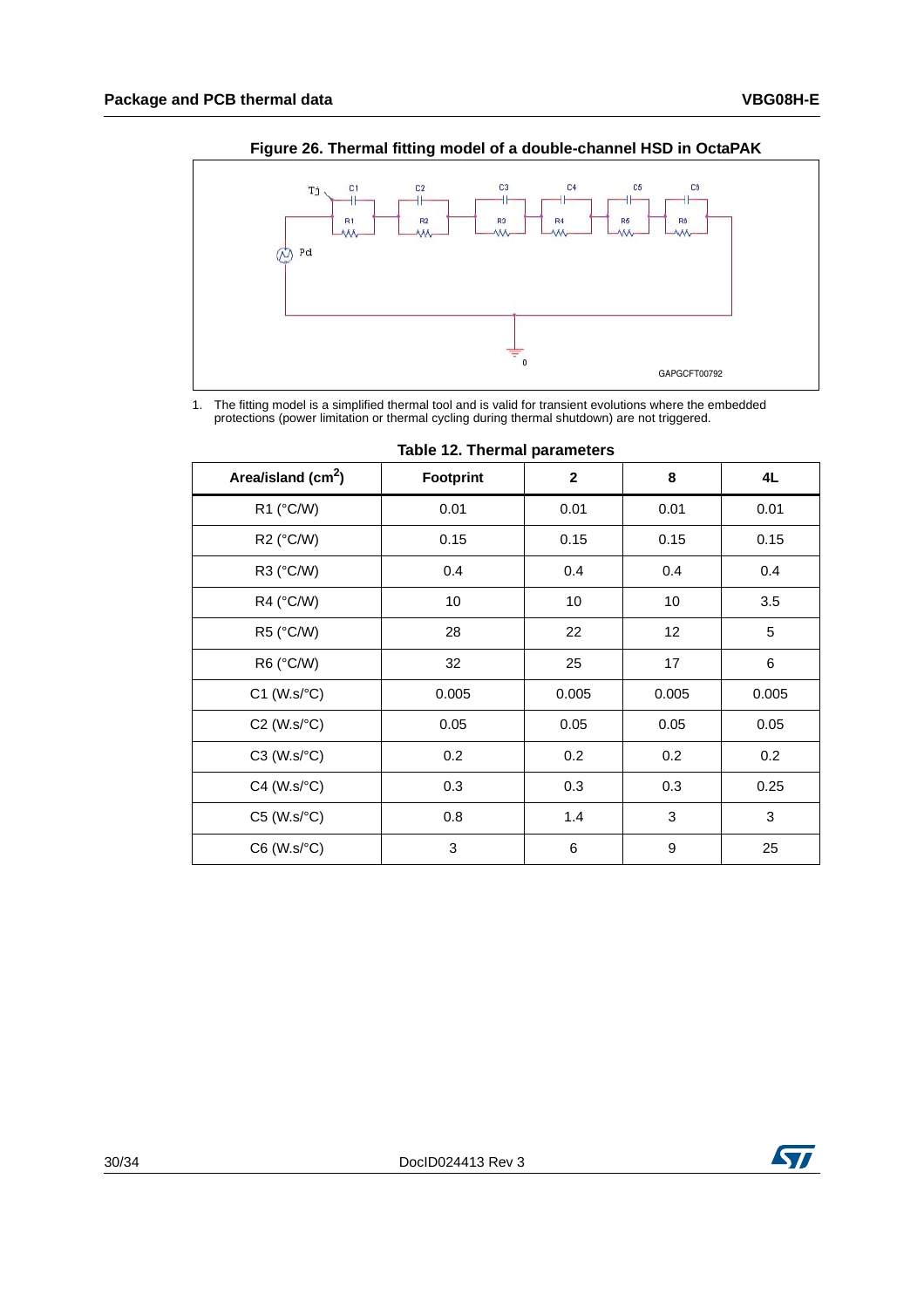# <span id="page-30-0"></span>**7 Package informations**

## <span id="page-30-1"></span>**7.1 ECOPACK®**

In order to meet environmental requirements, ST offers these devices in different grades of ECOPACK® packages, depending on their level of environmental compliance. ECOPACK® specifications, grade definitions and product status are available at: *[www.st.com](http://www.st.com)*. ECOPACK® is an ST trademark.

# <span id="page-30-2"></span>**7.2 OctaPAK package information**

<span id="page-30-3"></span>

#### **Figure 27. OctaPAK package dimensions**

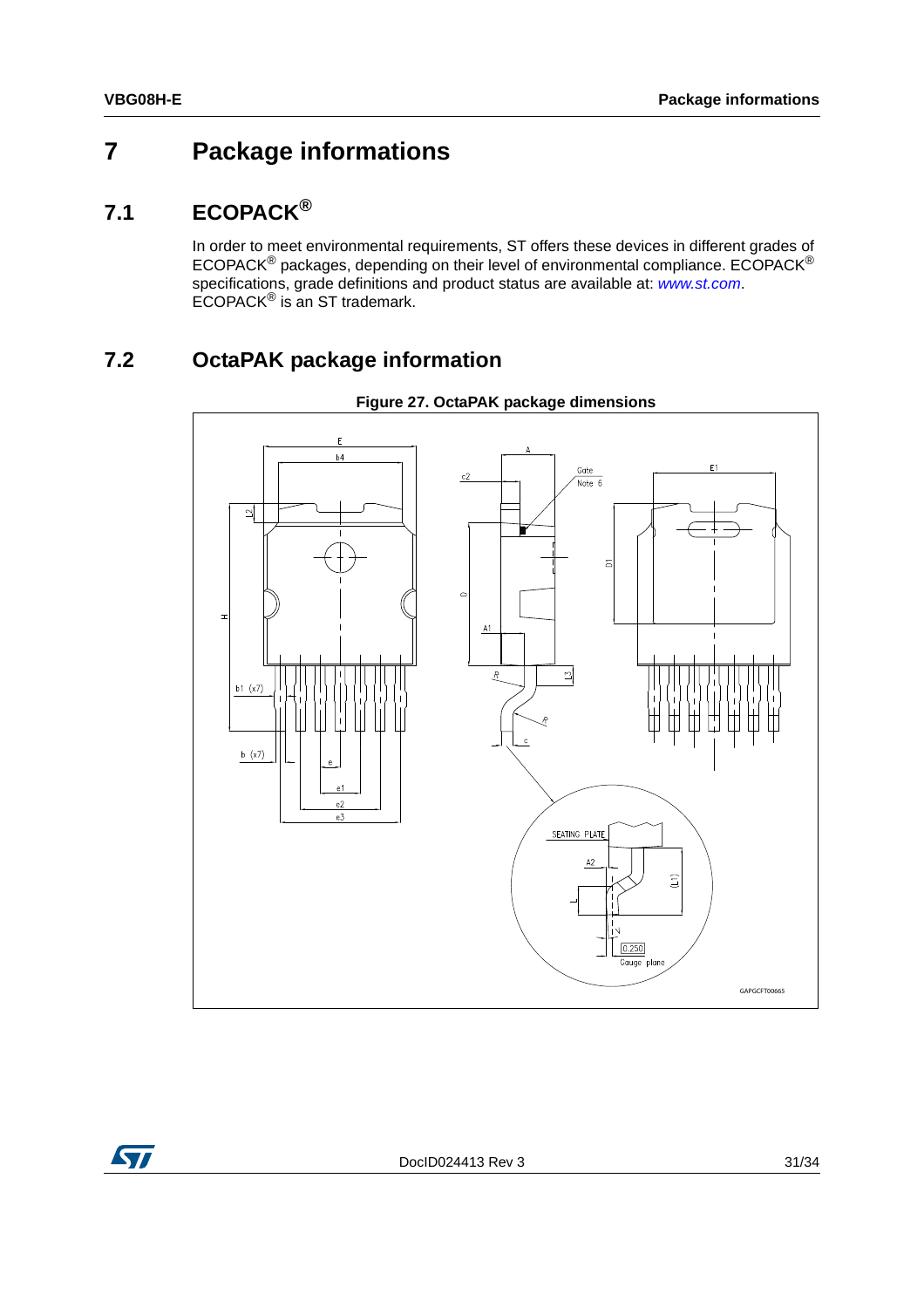<span id="page-31-0"></span>

| Table 15. OctaPAN mechanical data |                    |      |             |  |  |
|-----------------------------------|--------------------|------|-------------|--|--|
| <b>Symbol</b>                     | <b>Millimeters</b> |      |             |  |  |
|                                   | Min.               | Typ. | Max.        |  |  |
| $\boldsymbol{\mathsf{A}}$         | 2.20               | 2.30 | 2.40        |  |  |
| A1                                | 0.90               | 1.00 | 1.10        |  |  |
| A2                                | 0.03               | 0.10 | 0.23        |  |  |
| $\sf b$                           | 0.45               | 0.52 | 0.60        |  |  |
| b1                                |                    |      | 0.70        |  |  |
| b4                                | 5.20               | 5.30 | 5.40        |  |  |
| $\mathbf{C}$                      | 0.45               | 0.50 | 0.60        |  |  |
| c2                                | 0.75               | 0.80 | 0.90        |  |  |
| D                                 | 6.00               | 6.10 | 6.20        |  |  |
| D <sub>1</sub>                    |                    | 5.15 |             |  |  |
| E                                 | 6.40               | 6.50 | 6.60        |  |  |
| E1                                |                    | 5.30 |             |  |  |
| $\mathsf{e}% _{t}\left( t\right)$ |                    | 0.85 |             |  |  |
| e <sub>1</sub>                    | 1.60               | 1.70 | 1.80        |  |  |
| e <sub>2</sub>                    | 3.30               | 3.40 | 3.50        |  |  |
| e3                                | 5.00               | 5.10 | 5.20        |  |  |
| H                                 | 9.35               | 9.70 | 10.10       |  |  |
| L                                 | 1.00               |      |             |  |  |
| (L1)                              |                    | 2.80 |             |  |  |
| L2                                |                    | 0.80 |             |  |  |
| L3                                |                    | 0.85 |             |  |  |
| $\mathsf{R}$                      | 0.40               |      | 0.65        |  |  |
| V <sub>2</sub>                    | $0^{\circ}$        |      | $8^{\circ}$ |  |  |

**Table 13. OctaPAK mechanical data**

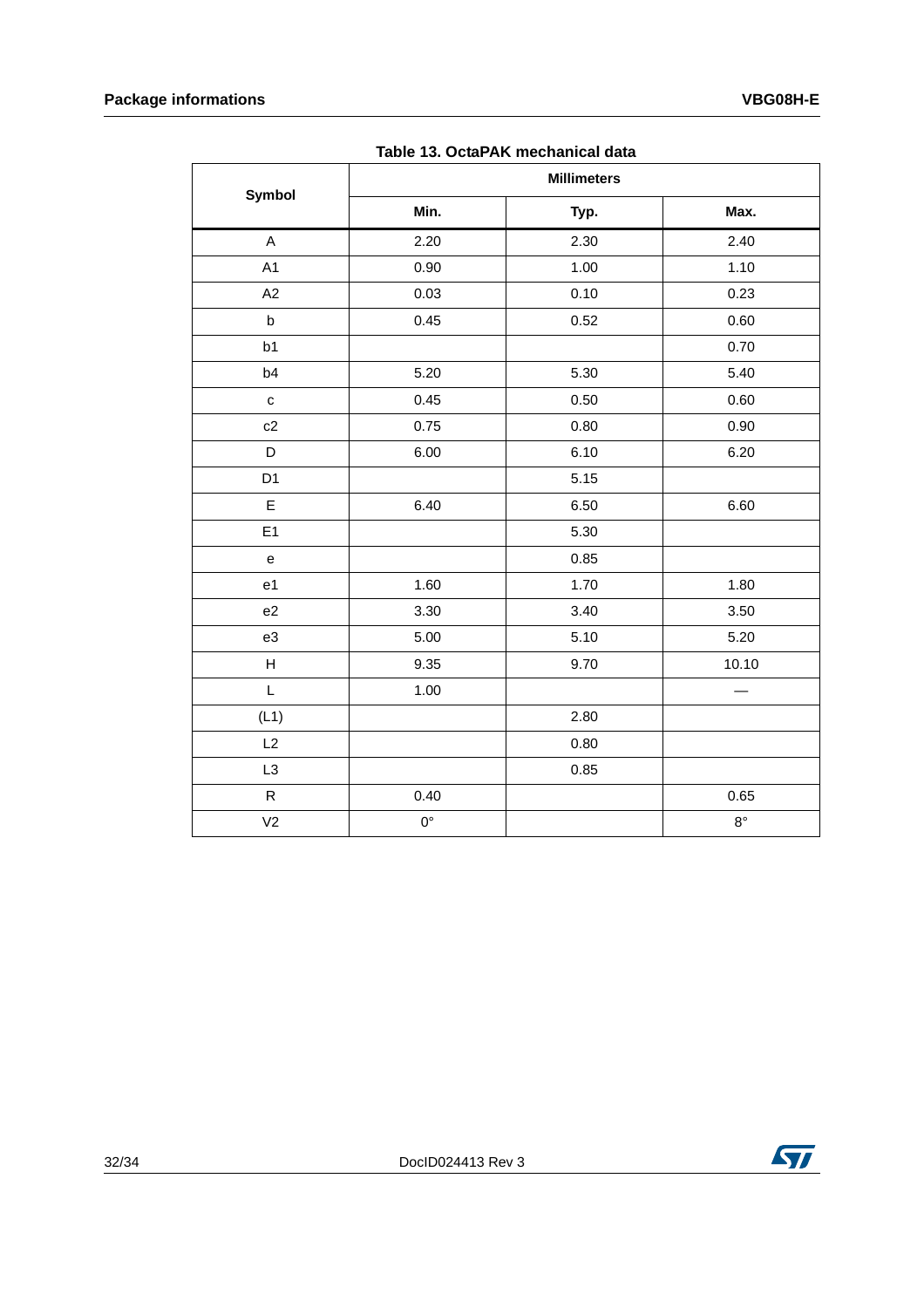# <span id="page-32-0"></span>**8 Revision history**

<span id="page-32-1"></span>

| Date             | <b>Revision</b> | <b>Changes</b>                                                                               |
|------------------|-----------------|----------------------------------------------------------------------------------------------|
| 28-Mar-2013      |                 | Initial release                                                                              |
| 16-Sep-2013      |                 | Updated disclaimer                                                                           |
| 26-Mar-2015<br>3 |                 | Table 7: Timing characteristics:<br>$-$ td <sub>OFF</sub> : updated test condition and value |

**Table 14. Document revision history**